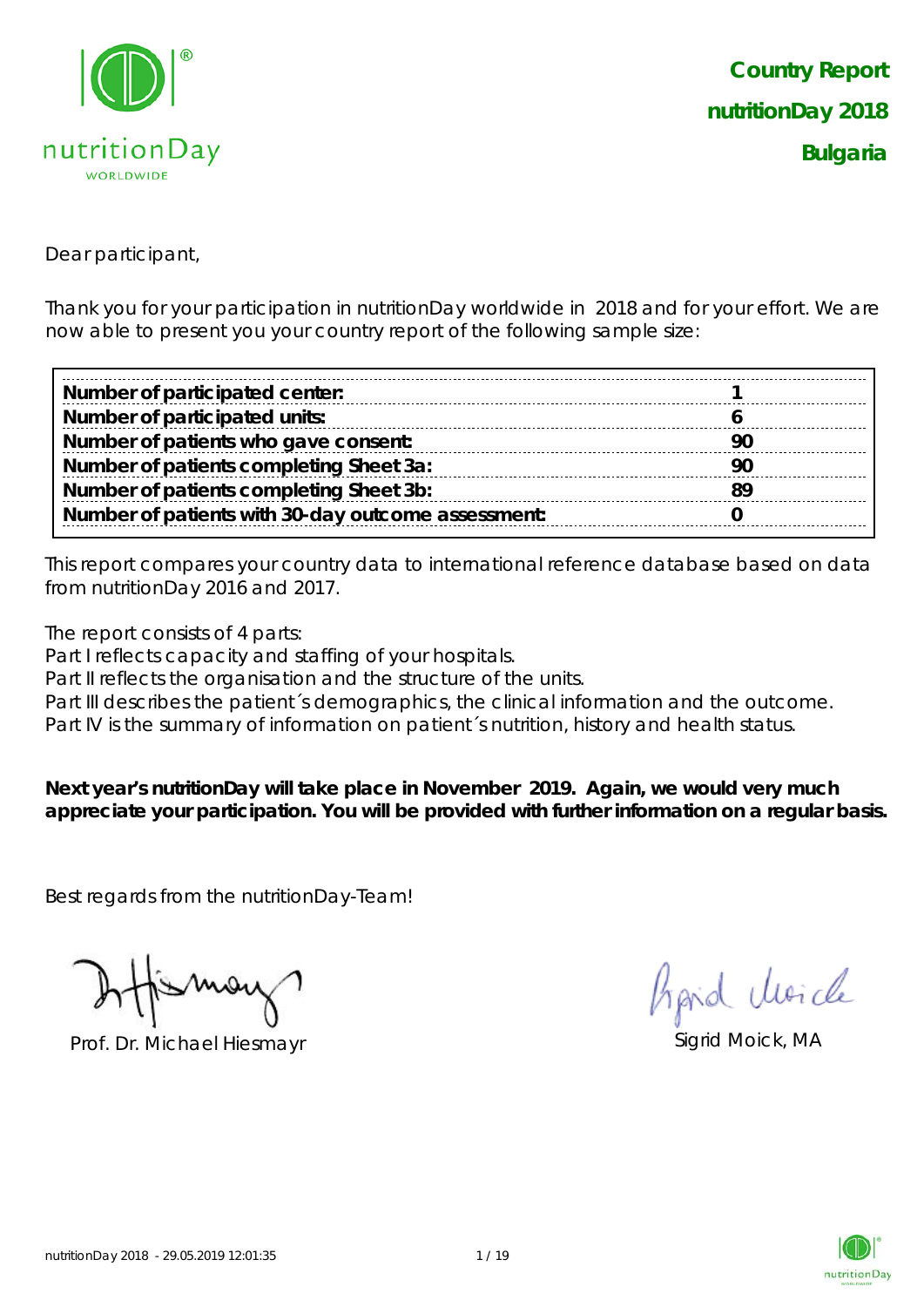### *I. Hospital capacity and staffing ("Hospital sheet")*

|                                                                                    | <b>YOUR RESULTS</b>          | <b>REFERENCE RESULTS</b> |
|------------------------------------------------------------------------------------|------------------------------|--------------------------|
| 1. Total number of beds in hospital                                                | 470                          | 317 [188-615]            |
| 2. Total number of admissions in the hospital last year                            | 20145                        | 17520 [8982-34767]       |
| 3. Total number of staff in the hospital                                           |                              |                          |
| <b>Total medical doctors</b>                                                       | 400                          | 170 [78-396]             |
| <b>Medical specialists</b>                                                         |                              | 117 [54-244]             |
| Medical non-specialists                                                            |                              | 35 [11-82]               |
| <b>Nurses</b>                                                                      | 300                          | 418 [195-800]            |
| <b>Dieticians</b>                                                                  | 3                            | $5[2-9]$                 |
| <b>Nutritionists</b>                                                               |                              | $1[0-4]$                 |
| Pharmacists                                                                        | 3                            | 7 [4-22]                 |
| Kitchen staff                                                                      | 10                           | 30 [14-55]               |
|                                                                                    |                              |                          |
| <b>Full time equivalent</b>                                                        |                              |                          |
| <b>Total medical doctors</b>                                                       |                              | 139 [60-368]             |
| <b>Medical specialists</b>                                                         |                              | 98 [48-245]              |
| Medical non-specialists                                                            | $\qquad \qquad \blacksquare$ | 34 [11-87]               |
| <b>Nurses</b>                                                                      |                              | 350 [187-778]            |
| <b>Dieticians</b>                                                                  | -                            | $4[2-8]$                 |
| <b>Nutritionists</b>                                                               | -                            | $1[0-3]$                 |
| Pharmacists                                                                        |                              | $6[3-18]$                |
| Kitchen staff                                                                      |                              | 27 [14-50]               |
|                                                                                    |                              |                          |
| 4. Does the hospital have a nutrition care strategy?                               |                              | 351 (78.7%) Yes          |
|                                                                                    |                              |                          |
| 5. Which nutrition-related standards or routine activities exist in your hospital? |                              |                          |
| Nutrition training is available                                                    | Yes                          | 298 (66.8%) Yes          |
| Nutrition steering committee is available                                          |                              | 280 (62.8%) Yes          |
| Quality indicators are recorded and reported to national<br>or regional level      |                              | 193 (43.3%) Yes          |
| Quality indicators are used for internal benchmarking                              |                              | 235 (52.7%) Yes          |
| Patient feedback about food and food service is collected<br>using a questionnaire |                              | 337 (75.6%) Yes          |
| None                                                                               |                              | 19 (4.3%) Yes            |
| No answer given                                                                    | -                            |                          |

#### **6. Which codes are available /routinely used in your hospital for billing and reimbursement purposes?**

| Codes available            |                          |                 |
|----------------------------|--------------------------|-----------------|
| <b>Nutrition Support</b>   | $\overline{\phantom{0}}$ | 216 (48.4%) Yes |
| Oral nutrition supplements | Yes                      | 165 (37.0%) Yes |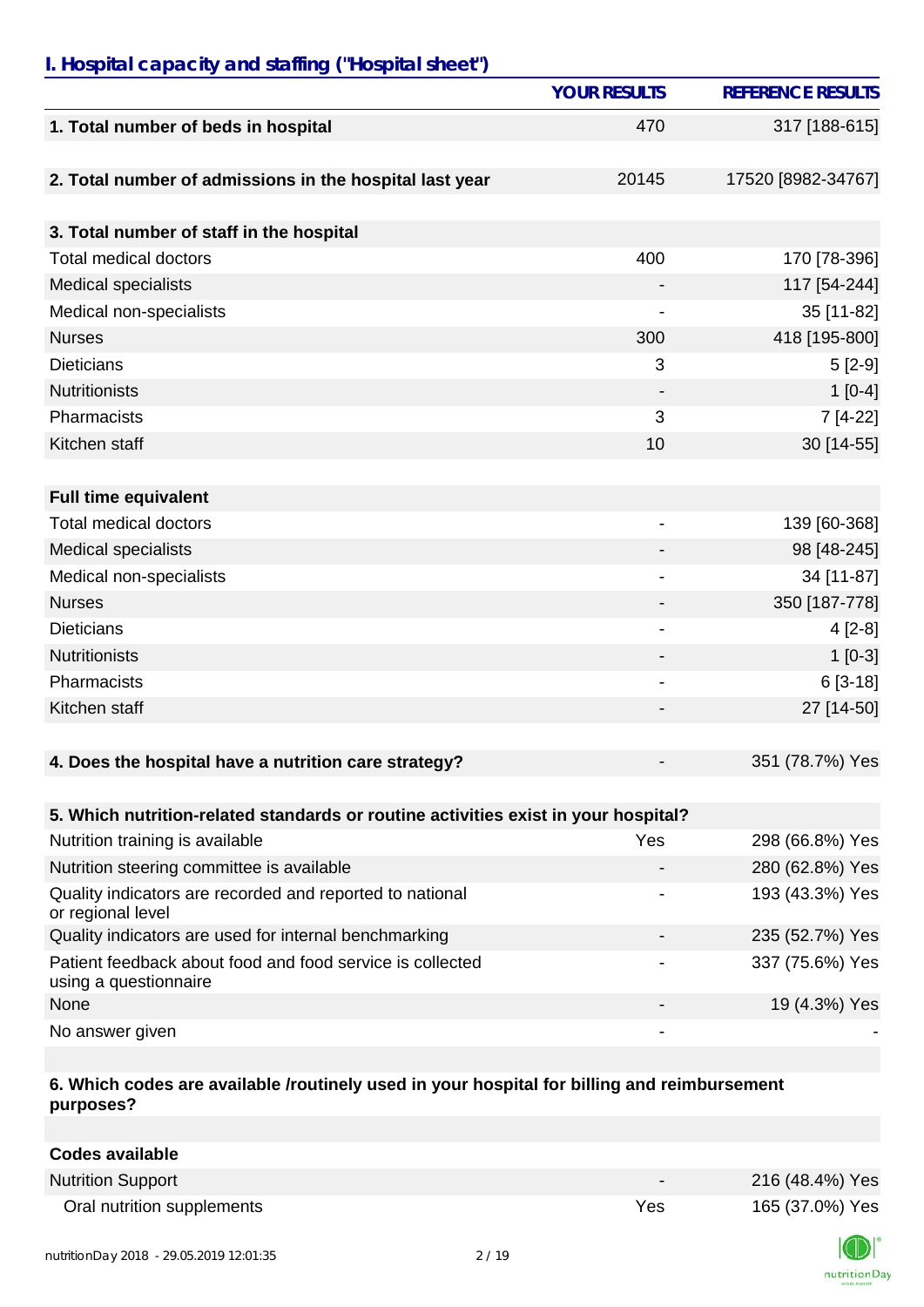| Parenteral nutrition                                      | Yes                      | 255 (57.2%) Yes |
|-----------------------------------------------------------|--------------------------|-----------------|
| <b>Enteral nutrition</b>                                  | Yes                      | 224 (50.2%) Yes |
| Dietary counseling                                        | Yes                      | 166 (37.2%) Yes |
| Specific dietary interventions                            |                          | 119 (26.7%) Yes |
| Screening for malnutrition                                |                          | 119 (26.7%) Yes |
| <b>Risk of malnutrition</b>                               | Yes                      | 103 (23.1%) Yes |
| Malnutrition (in general)                                 |                          | 203 (45.5%) Yes |
| Severity of malnutrition (i.e. mild, moderate, severe)    | $\overline{\phantom{a}}$ | 195 (43.7%) Yes |
| No information available from billing/finance/controlling |                          | 75 (16.8%) Yes  |
| No answer given                                           |                          | 18 (4.0%)       |
|                                                           |                          |                 |
| <b>Codes routinely used</b>                               |                          |                 |
| <b>Nutrition Support</b>                                  |                          | 188 (42.2%) Yes |
| Oral nutrition supplements                                | Yes                      | 143 (32.1%) Yes |
| Parenteral nutrition                                      |                          | 233 (52.2%) Yes |
| <b>Enteral nutrition</b>                                  | $\overline{\phantom{a}}$ | 205 (46.0%) Yes |
| Dietary counseling                                        |                          | 140 (31.4%) Yes |
| Specific dietary interventions                            | Yes                      | 105 (23.5%) Yes |
| Screening for malnutrition                                |                          | 95 (21.3%) Yes  |
| <b>Risk of malnutrition</b>                               | Yes                      | 80 (17.9%) Yes  |
| Malnutrition (in general)                                 | -                        | 176 (39.5%) Yes |
| Severity of malnutrition (i.e. mild, moderate, severe)    | $\blacksquare$           | 169 (37.9%) Yes |
| No information available from billing/finance/controlling |                          | 81 (18.2%) Yes  |
| No answer given                                           | -                        | 29 (6.5%)       |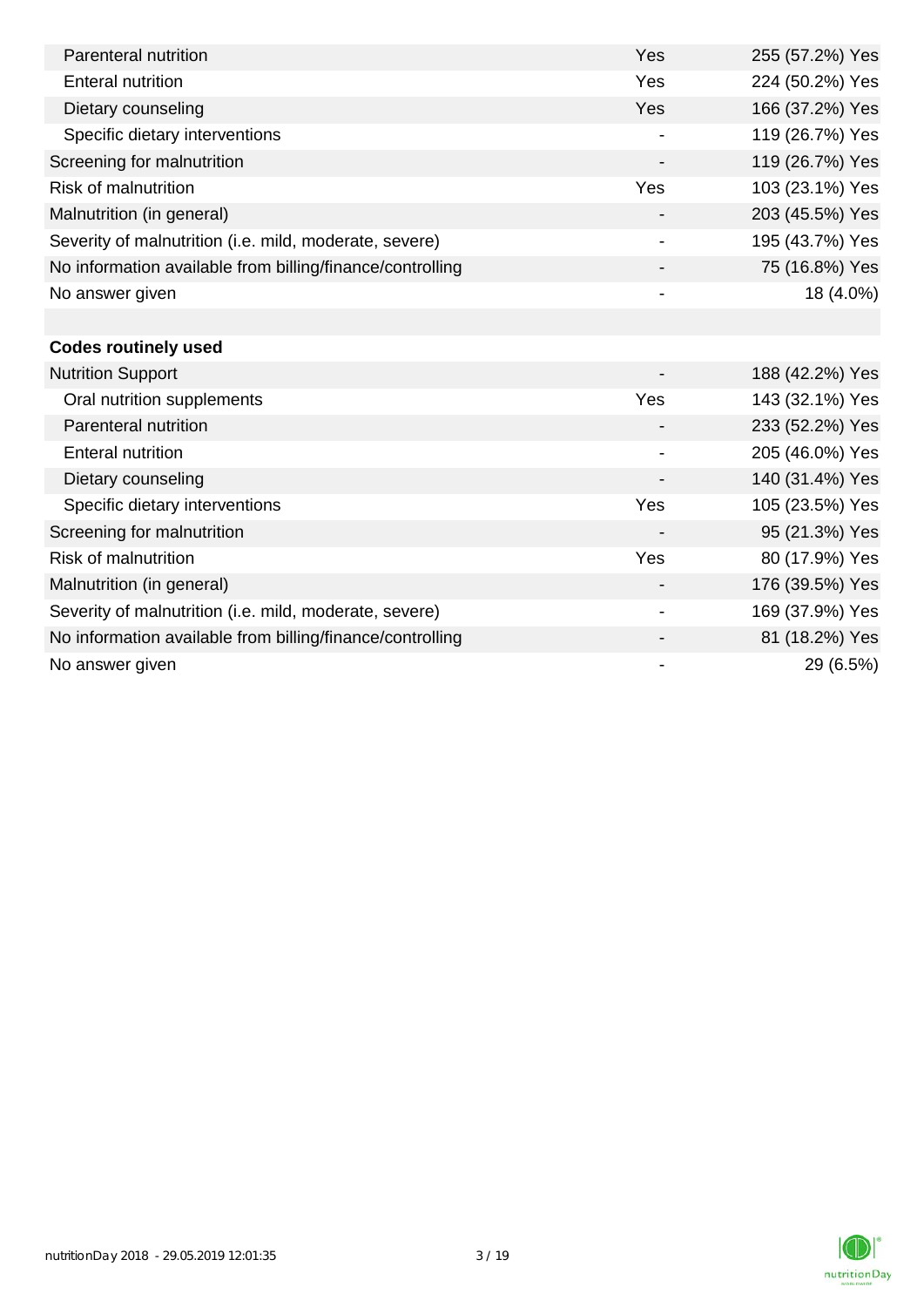## *II. Unit organisation and structures ("Sheet 1a/1b")*

|                                                                       | <b>YOUR RESULTS</b> | <b>REFERENCE RESULTS</b> |
|-----------------------------------------------------------------------|---------------------|--------------------------|
|                                                                       |                     |                          |
| Internal Medicine / General                                           |                     | 19.3%                    |
| Internal Medicine / Cardiology                                        |                     | 4.5%                     |
| Internal Medicine / Gastroenterology & hepatology                     | 1(16.7%)            | 6.3%                     |
| <b>Internal Medicine / Geriatrics</b>                                 |                     | 7.9%                     |
| Internal Medicine / Infectious diseases                               |                     | 0.5%                     |
| Internal Medicine / Nephrology                                        |                     | 1.3%                     |
| Internal Medicine / Oncology (incl. radiotherapy)                     | 2(33.3%)            | 7.2%                     |
| Interdisciplinary                                                     |                     | 3.3%                     |
| Long term care                                                        |                     | 2.0%                     |
| Neurology                                                             |                     | 3.6%                     |
| Surgery / General                                                     | 1(16.7%)            | 13.5%                    |
| Surgery/ Cardiac/Vascular/Thoracic                                    |                     | 2.1%                     |
| Surgery / Neurosurgery                                                |                     | 1.0%                     |
| Surgery / Orthopedic                                                  |                     | 4.2%                     |
| Trauma                                                                |                     | 1.4%                     |
| Ear Nose Throat (ENT)                                                 | 1(16.7%)            | 1.8%                     |
| Gynecology / Obstetrics                                               |                     | 1.6%                     |
| Pediatrics                                                            |                     | 1.3%                     |
| Psychiatry                                                            |                     | 0.9%                     |
| <b>Others</b>                                                         | 1(16.7%)            | 16.1%                    |
|                                                                       |                     |                          |
| 2. Number of registered inpatients at noon                            | 25 [20-41]          | 24 [18-31]               |
|                                                                       |                     |                          |
| 3. Total bed capacity of the unit                                     | 28 [22-46]          | 30 [24-38]               |
|                                                                       |                     |                          |
| 4. Number of each type of staff in the unit for TODAY's morning shift |                     |                          |
|                                                                       |                     |                          |
| <b>Fully trained</b>                                                  |                     |                          |
| <b>Medical doctors</b>                                                | 15 [10-19]          | $3[2-7]$                 |
| <b>Nurses</b>                                                         | 12 [9-20]           | $5[3-8]$                 |
| Nursing aides                                                         | $0[0-0]$            | $2[1-3]$                 |
| <b>Dieticians</b>                                                     | $0[0-0]$            | $1[0-1]$                 |
| <b>Nutritionists</b>                                                  | $0[0-0]$            | $0 [0-1]$                |
| Administrative staff                                                  | $2[2-4]$            | $1[0-1]$                 |
| Other staff involved in patient care                                  | $9[4-18]$           | $1[0-2]$                 |
|                                                                       |                     |                          |
| In training                                                           |                     |                          |
| <b>Medical doctors</b>                                                | $3[2-5]$            | $1[0-3]$                 |
| <b>Medical students</b>                                               | 5                   | $0[0-2]$                 |
| <b>Nurses</b>                                                         | -                   | $1[0-3]$                 |

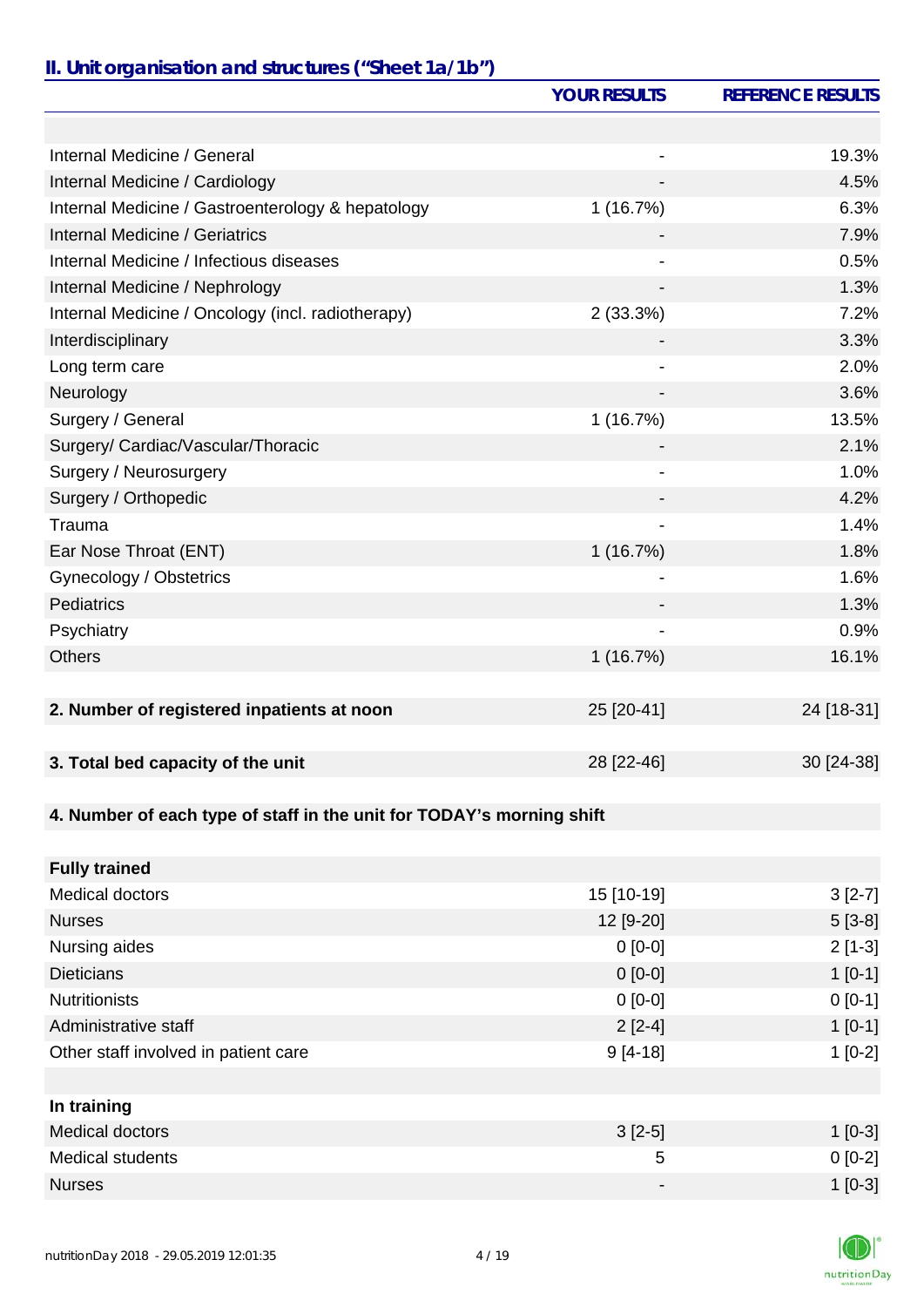| Nursing aides                                                                                       |                | $0[0-0]$                       |
|-----------------------------------------------------------------------------------------------------|----------------|--------------------------------|
| <b>Dieticians</b>                                                                                   |                | $0[0-0]$                       |
| <b>Nutritionists</b>                                                                                |                | $0[0-0]$                       |
| Other staff involved in patient care                                                                |                | $0 [0-0]$                      |
|                                                                                                     |                |                                |
| 5. Is there a nutrition support team in your hospital<br>available?                                 | 4 (66.7%) Yes  | 705 (76.4%) Yes                |
| 6. Does the unit have a nutrition care strategy?                                                    | 2 (33.3%) Yes  | 678 (73.5%) Yes                |
|                                                                                                     |                |                                |
| 7. Is there a person in your unit responsible for<br>nutrition care?                                | 3 (50.0%) Yes  | 644 (69.8%) Yes                |
| 8. Is there a dietician, nutritionist or dietetic assistant<br>available for your unit?             | 1 (16.7%) Yes  | 831 (90.0%) Yes                |
| 9. Is specific staff responsible for providing feeding<br>assistance to patients during meal times? |                | 575 (62.3%) Yes                |
| 10. How do you MAINLY screen/monitor patients for<br>malnutrition?                                  |                |                                |
|                                                                                                     |                |                                |
| At admission                                                                                        |                |                                |
| No routine screening<br>No fixed criteria                                                           |                | 85 (8.8%) Yes                  |
| Experience / visual assessment only                                                                 | 1 (16.7%) Yes  | 14 (1.4%) Yes<br>77 (7.9%) Yes |
| Weighing / BMI only                                                                                 | 5 (83.3%) Yes  | 141 (14.5%) Yes                |
| Nutritional Risk Screening (NRS) 2002                                                               |                | 309 (31.9%) Yes                |
| Malnutrition Universal Screening Tool (MUST)                                                        |                | 59 (6.1%) Yes                  |
| Malnutrition Screening tool (MST)                                                                   |                | 70 (7.2%) Yes                  |
| <b>SNAQ</b>                                                                                         |                | 11 (1.1%) Yes                  |
| Other formal tool                                                                                   |                | 148 (15.3%) Yes                |
| I do not know                                                                                       |                | 9 (0.93%) Yes                  |
| Missing                                                                                             | $\overline{a}$ | 47 (4.8%)                      |
|                                                                                                     |                |                                |
| <b>During hospital stay</b>                                                                         |                |                                |
| No routine monitoring                                                                               |                | 88 (9.1%) Yes                  |
| No fixed criteria                                                                                   | 2 (33.3%) Yes  | 77 (7.9%) Yes                  |
| Experience / visual assessment only                                                                 | 1 (16.7%) Yes  | 174 (17.9%) Yes                |
| Weighing / BMI only                                                                                 | 3 (50.0%) Yes  | 313 (32.3%) Yes                |
| Other formal tool                                                                                   |                | 251 (25.9%) Yes                |
| I do not know                                                                                       |                | 20 (2.1%) Yes                  |
| Missing                                                                                             |                | 47 (4.8%)                      |
|                                                                                                     |                |                                |
| 11a. Do you routinely use guidelines or standards for<br>nutrition care?                            | 1 (16.7%) Yes  | 724 (80.0%) Yes                |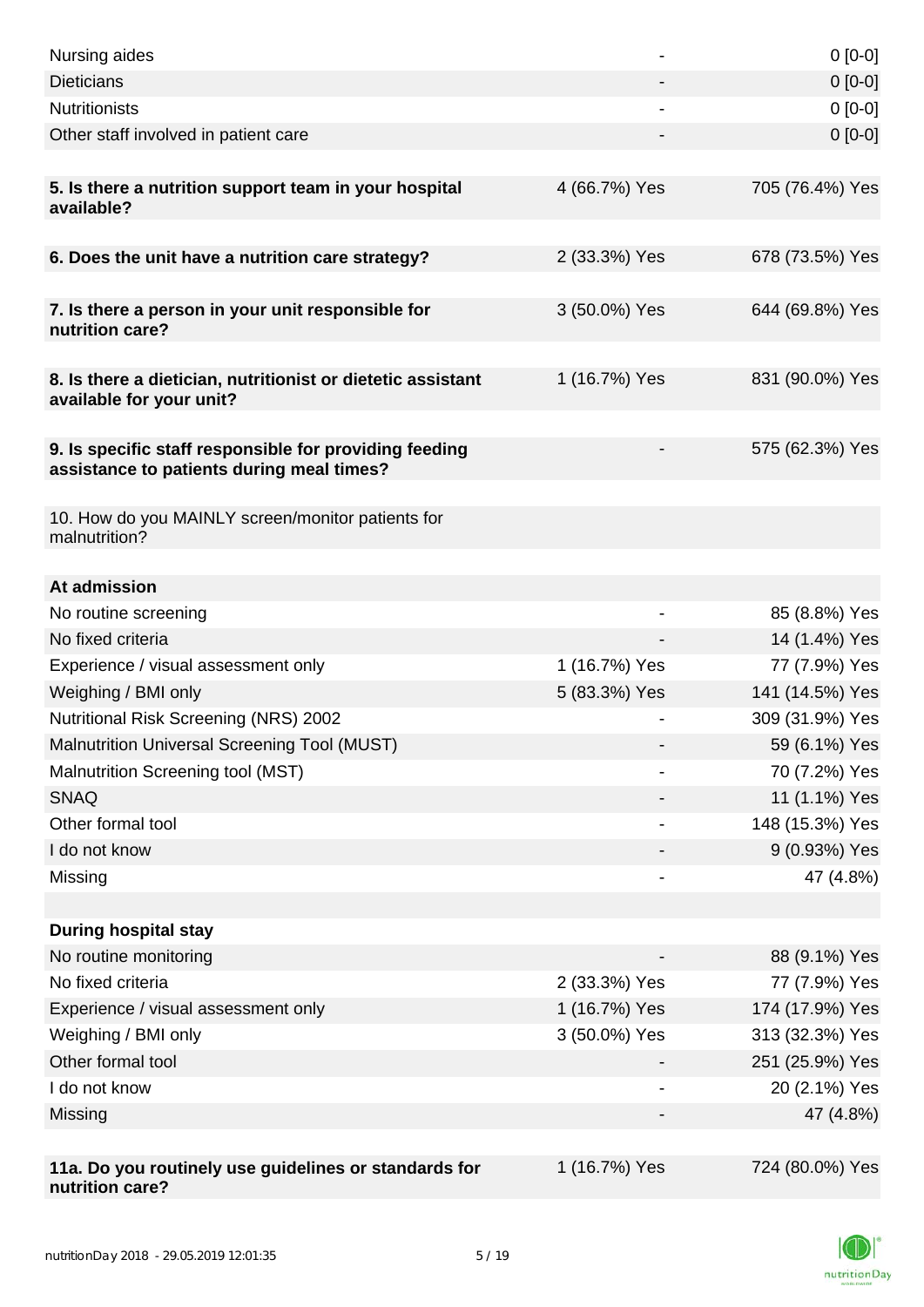| 11b. If yes, which one is mainly used?  |     |                 |
|-----------------------------------------|-----|-----------------|
| International guidelines                | Yes | 186 (25.7%) Yes |
| National guidelines                     |     | 105 (14.5%) Yes |
| Standards on hospital level             |     | 249 (34.4%) Yes |
| Standards on unit level                 |     | 51 (7.0%) Yes   |
| Individual patient nutrition care plans |     | 116 (16.0%) Yes |
| Other                                   |     | 7 (0.97%) Yes   |
| Missing                                 |     | $10(1.4\%)$     |
|                                         |     |                 |

# **12. What is routinely done in your unit for given patient groups?**

| At risk                                                    |               |                 |
|------------------------------------------------------------|---------------|-----------------|
| Watchful waiting                                           | 6 (100%) Yes  | 281 (29.0%) Yes |
| Discuss nutrition care activities during ward rounds       | 6 (100%) Yes  | 430 (44.3%) Yes |
| Develop an individual nutrition care plan                  | 6 (100%) Yes  | 509 (52.5%) Yes |
| Initiate treatment / nutrition intervention                | 6 (100%) Yes  | 582 (60.0%) Yes |
| Consult a nutrition expert (dietician, nutritionist, etc.) | 6 (100%) Yes  | 592 (61.0%) Yes |
| Consult a medical professional                             | 5 (83.3%) Yes | 383 (39.5%) Yes |
| Calculate energy requirements                              | 6 (100%) Yes  | 479 (49.4%) Yes |
| Calculate protein requirements                             | 5 (83.3%) Yes | 466 (48.0%) Yes |
|                                                            |               |                 |
| <b>Malnourished</b>                                        |               |                 |
| Watchful waiting                                           | 4 (66.7%) Yes | 196 (20.2%) Yes |
| Discuss nutrition care activities during ward rounds       | 5 (83.3%) Yes | 462 (47.6%) Yes |
| Develop an individual nutrition care plan                  | 5 (83.3%) Yes | 541 (55.8%) Yes |
| Initiate treatment / nutrition intervention                | 5 (83.3%) Yes | 624 (64.3%) Yes |
| Consult a nutrition expert (dietician, nutritionist, etc.) | 5 (83.3%) Yes | 581 (59.9%) Yes |
| Consult a medical professional                             | 5 (83.3%) Yes | 411 (42.4%) Yes |
| Calculate energy requirements                              | 5 (83.3%) Yes | 537 (55.4%) Yes |
| Calculate protein requirements                             | 5 (83.3%) Yes | 522 (53.8%) Yes |
|                                                            |               |                 |
| <b>Every patient</b>                                       |               |                 |
| Watchful waiting                                           |               | 483 (49.8%) Yes |
| Discuss nutrition care activities during ward rounds       |               | 258 (26.6%) Yes |
| Develop an individual nutrition care plan                  |               | 184 (19.0%) Yes |
| Initiate treatment / nutrition intervention                | -             | 135 (13.9%) Yes |
| Consult a nutrition expert (dietician, nutritionist, etc.) |               | 185 (19.1%) Yes |
| Consult a medical professional                             | 2 (33.3%) Yes | 209 (21.5%) Yes |
| Calculate energy requirements                              |               | 123 (12.7%) Yes |
| Calculate protein requirements                             |               | 113 (11.6%) Yes |
|                                                            |               |                 |
| <b>Never</b>                                               |               |                 |
| Watchful waiting                                           |               | 76 (7.8%) Yes   |
| Discuss nutrition care activities during ward rounds       |               | 62 (6.4%) Yes   |

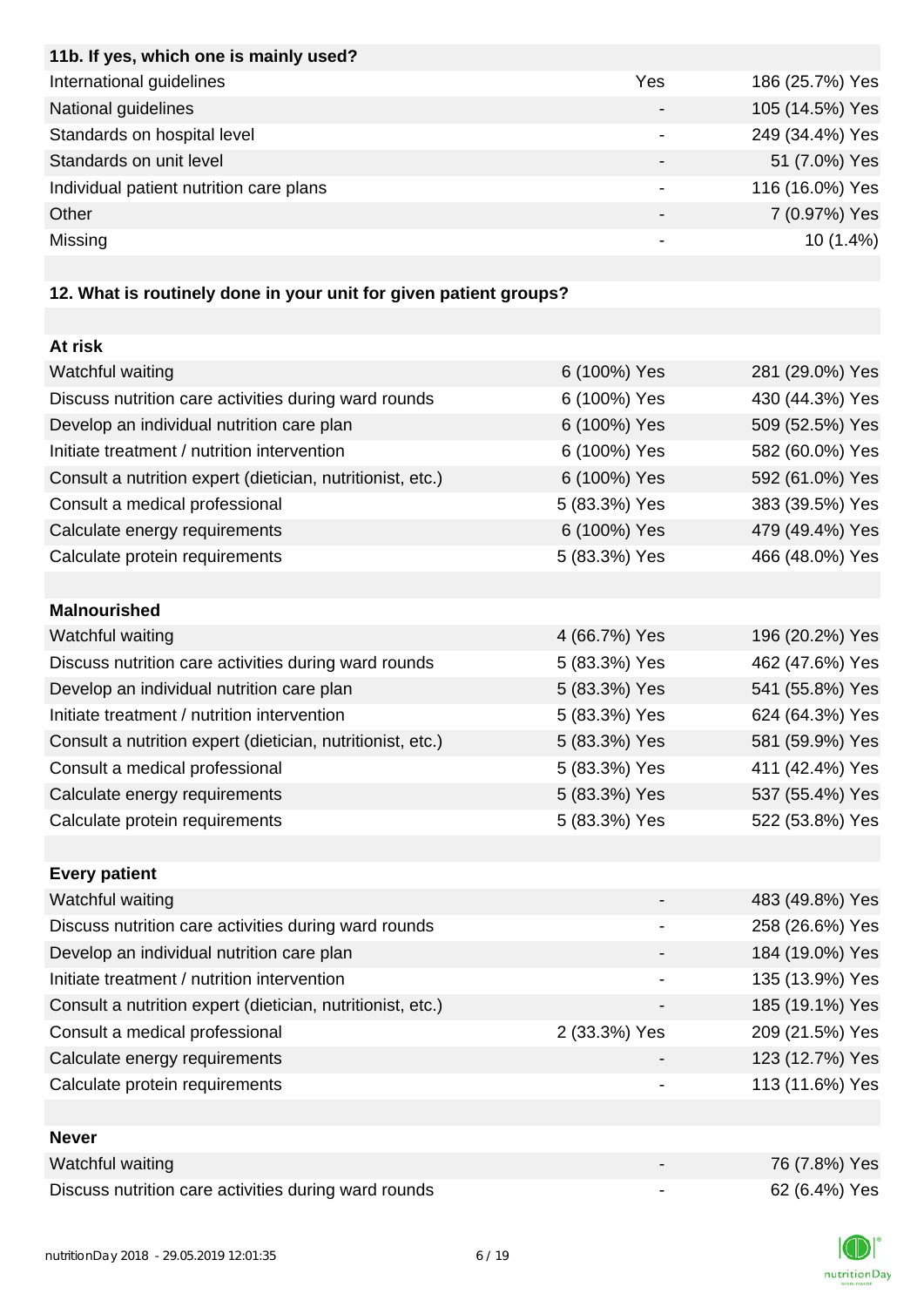| Develop an individual nutrition care plan                          |                              | 50 (5.2%) Yes   |
|--------------------------------------------------------------------|------------------------------|-----------------|
| Initiate treatment / nutrition intervention                        |                              | 13 (1.3%) Yes   |
| Consult a nutrition expert (dietician, nutritionist, etc.)         |                              | 16 (1.6%) Yes   |
| Consult a medical professional                                     | $\qquad \qquad \blacksquare$ | 106 (10.9%) Yes |
| Calculate energy requirements                                      | -                            | 103 (10.6%) Yes |
| Calculate protein requirements                                     |                              | 124 (12.8%) Yes |
|                                                                    |                              |                 |
| I do not know                                                      |                              |                 |
| Watchful waiting                                                   |                              | 51 (5.3%) Yes   |
| Discuss nutrition care activities during ward rounds               | $\qquad \qquad \blacksquare$ | 40 (4.1%) Yes   |
| Develop an individual nutrition care plan                          |                              | 22 (2.3%) Yes   |
| Initiate treatment / nutrition intervention                        |                              | 22 (2.3%) Yes   |
| Consult a nutrition expert (dietician, nutritionist, etc.)         |                              | 18 (1.9%) Yes   |
| Consult a medical professional                                     |                              | 51 (5.3%) Yes   |
| Calculate energy requirements                                      |                              | 40 (4.1%) Yes   |
| Calculate protein requirements                                     | -                            | 42 (4.3%) Yes   |
|                                                                    |                              |                 |
| 13. When do you routinely weigh your patients?                     |                              |                 |
| at admission                                                       | 6 (100%) Yes                 | 625 (64.4%) Yes |
| Within 24 hours                                                    |                              | 142 (14.6%) Yes |
| Within 48 hours                                                    | 1 (16.7%) Yes                | 54 (5.6%) Yes   |
| Within 72 hours                                                    |                              | 27 (2.8%) Yes   |
| Every week                                                         | 1 (16.7%) Yes                | 393 (40.5%) Yes |
| Occasionally                                                       |                              | 109 (11.2%) Yes |
| When requested                                                     | 6 (100%) Yes                 | 483 (49.8%) Yes |
| At discharge                                                       | 1 (16.7%) Yes                | 52 (5.4%) Yes   |
| Never                                                              |                              | 13 (1.3%) Yes   |
| I do not know                                                      |                              | 4 (0.41%) Yes   |
| No answer given                                                    | 10 (41.7%)                   | 50 (5.2%)       |
|                                                                    |                              |                 |
| 14. What do you do to support adequate food intake of patients?    |                              |                 |
| Offer additional meals or in between snacks                        |                              | 730 (75.3%) Yes |
| Offer meal choices                                                 |                              | 711 (73.3%) Yes |
| Offer different portion sizes                                      |                              | 635 (65.5%) Yes |
| Consider food presentation                                         |                              | 356 (36.7%) Yes |
| Change food texture/consistency as needed                          | 4 (66.7%) Yes                | 797 (82.2%) Yes |
| Consider patient problems with eating and drinking                 | 1 (16.7%) Yes                | 793 (81.8%) Yes |
| Ensure that mealtimes are undisturbed/protected<br>mealtime policy |                              | 218 (22.5%) Yes |
| Promote positive eating environment                                |                              | 281 (29.0%) Yes |
| Consider cultural/religious preferences                            |                              | 559 (57.6%) Yes |
| Consider patient allergies / intolerances                          |                              | 650 (67.0%) Yes |
| Other                                                              | 1 (16.7%) Yes                | 74 (7.6%) Yes   |
| I do not know                                                      |                              | 19 (2.0%) Yes   |
| No answer given                                                    | $\overline{\phantom{a}}$     | 48 (4.9%)       |

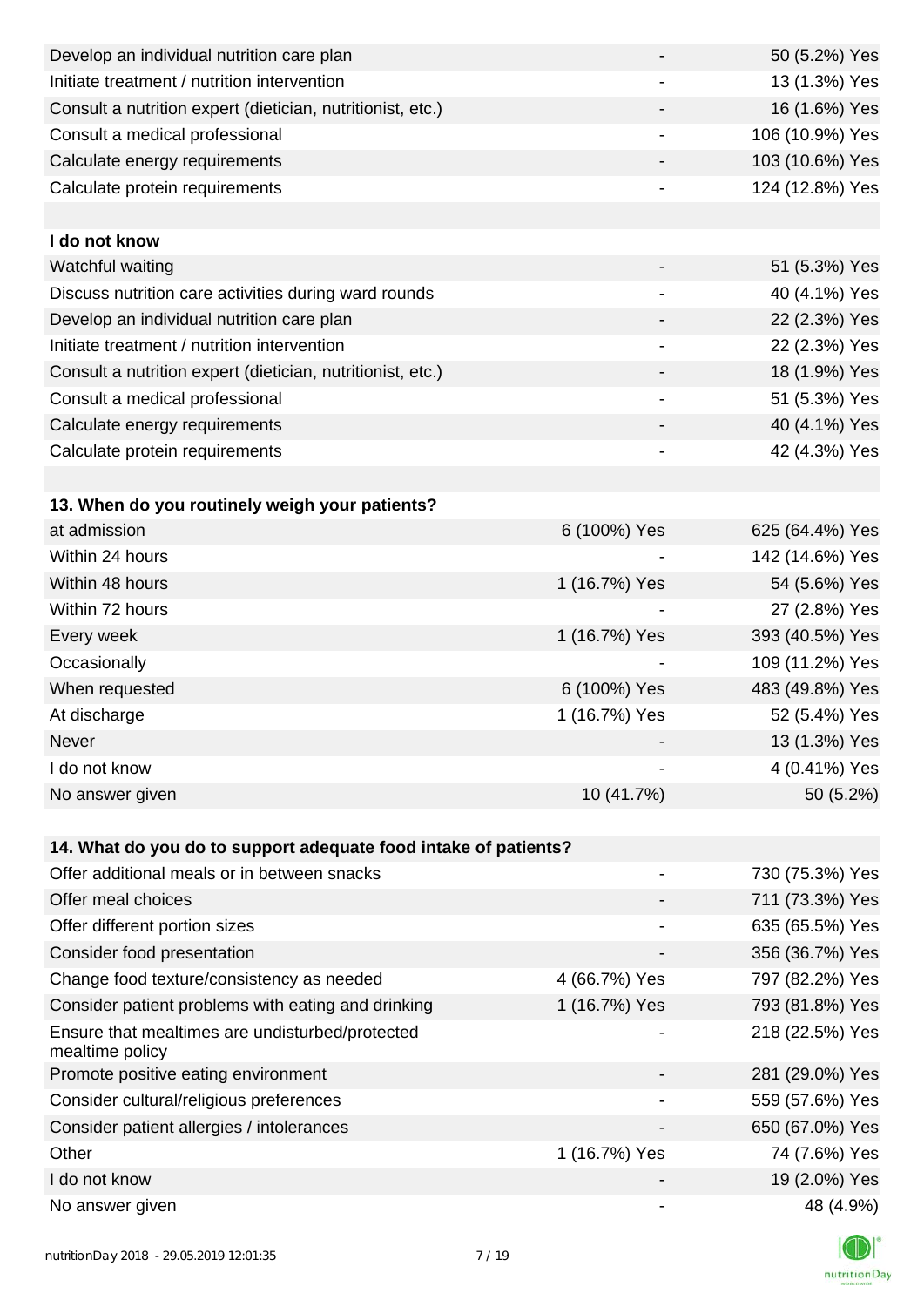| 15. Which nutrition-related standards or routine activities exist in your unit?     |               |                 |
|-------------------------------------------------------------------------------------|---------------|-----------------|
| Nutrition training is available                                                     | 4 (66.7%) Yes | 558 (57.5%) Yes |
| Reporting of nutrition related information to hospital<br>managers                  |               | 408 (42.1%) Yes |
| Quality indicators are recorded and reported to national<br>or regional level       |               | 302 (31.1%) Yes |
| Quality indicators are used for internal benchmarking                               |               | 358 (36.9%) Yes |
| Patient feedback about food and food service is collected<br>using a questionnaire  | 1 (16.7%) Yes | 625 (64.4%) Yes |
| None                                                                                | 2 (33.3%) Yes | 32 (3.3%) Yes   |
| I do not know                                                                       |               | 38 (3.9%) Yes   |
| No answer given                                                                     |               | 68 (7.0%)       |
|                                                                                     |               |                 |
| 16. At admission what is asked and documented?                                      |               |                 |
| Change in weight                                                                    | 5 (83.3%) Yes | 775 (79.9%) Yes |
| Eating habits/difficulties                                                          | 5 (83.3%) Yes | 746 (76.9%) Yes |
| Nutrition before admission                                                          | 4 (66.7%) Yes | 592 (61.0%) Yes |
| None                                                                                |               | 15 (1.5%) Yes   |
| I do not know                                                                       |               | 20 (2.1%) Yes   |
| No answer given                                                                     |               | 70 (7.2%)       |
|                                                                                     |               |                 |
| 17. On what forms is there a specific part about eating, nutrition or malnutrition? |               |                 |

| a. Patient Record has a section for                                                  |               |                 |
|--------------------------------------------------------------------------------------|---------------|-----------------|
| indicating if the patient is malnourished or at risk of<br>malnutrition              | 2 (33.3%) Yes | 708 (73.0%) Yes |
| nutrition treatment                                                                  |               | 582 (60.0%) Yes |
| None                                                                                 | 4 (66.7%) Yes | 54 (5.6%) Yes   |
| I do not know                                                                        |               | 26 (2.7%) Yes   |
|                                                                                      |               |                 |
| b. Discharge Letter                                                                  |               |                 |
| summarizes nutrition treatment received during stay                                  |               | 407 (42.0%) Yes |
| makes future nutrition-related recommendations                                       | 6 (100%) Yes  | 572 (59.0%) Yes |
| None                                                                                 |               | 110 (11.3%) Yes |
| I do not know                                                                        |               | 69 (7.1%) Yes   |
|                                                                                      |               |                 |
| 18. Do you provide brochures about malnutrition to at<br>risk/malnourished patients? | 6 (100%) Yes  | 356 (44.8%) Yes |
|                                                                                      |               |                 |
| 19. Who filled in this sheet?                                                        |               |                 |
| <b>Head staff</b>                                                                    |               | 281 (29.0%) Yes |
| <b>Dietician</b>                                                                     |               | 517 (53.3%) Yes |
| <b>Nurse</b>                                                                         |               | 279 (28.8%) Yes |
| Physician                                                                            | 6 (100%) Yes  | 128 (13.2%) Yes |
| Administrative staff                                                                 |               | 8 (0.82%) Yes   |

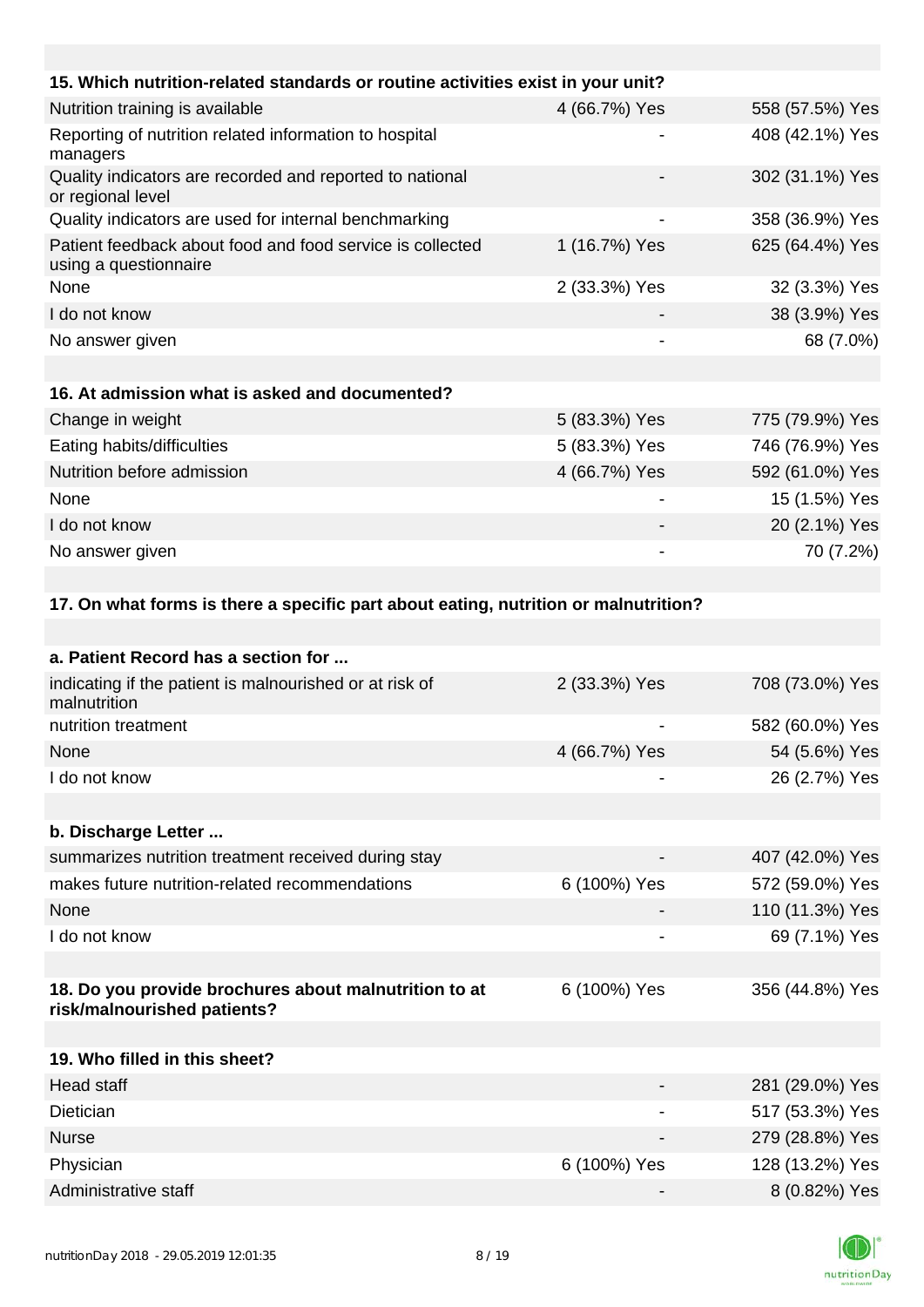| Other         | $\overline{\phantom{0}}$ | 39 (4.0%) Yes |
|---------------|--------------------------|---------------|
| None          |                          |               |
| I do not know | $\,$                     | 7 (0.72%) Yes |

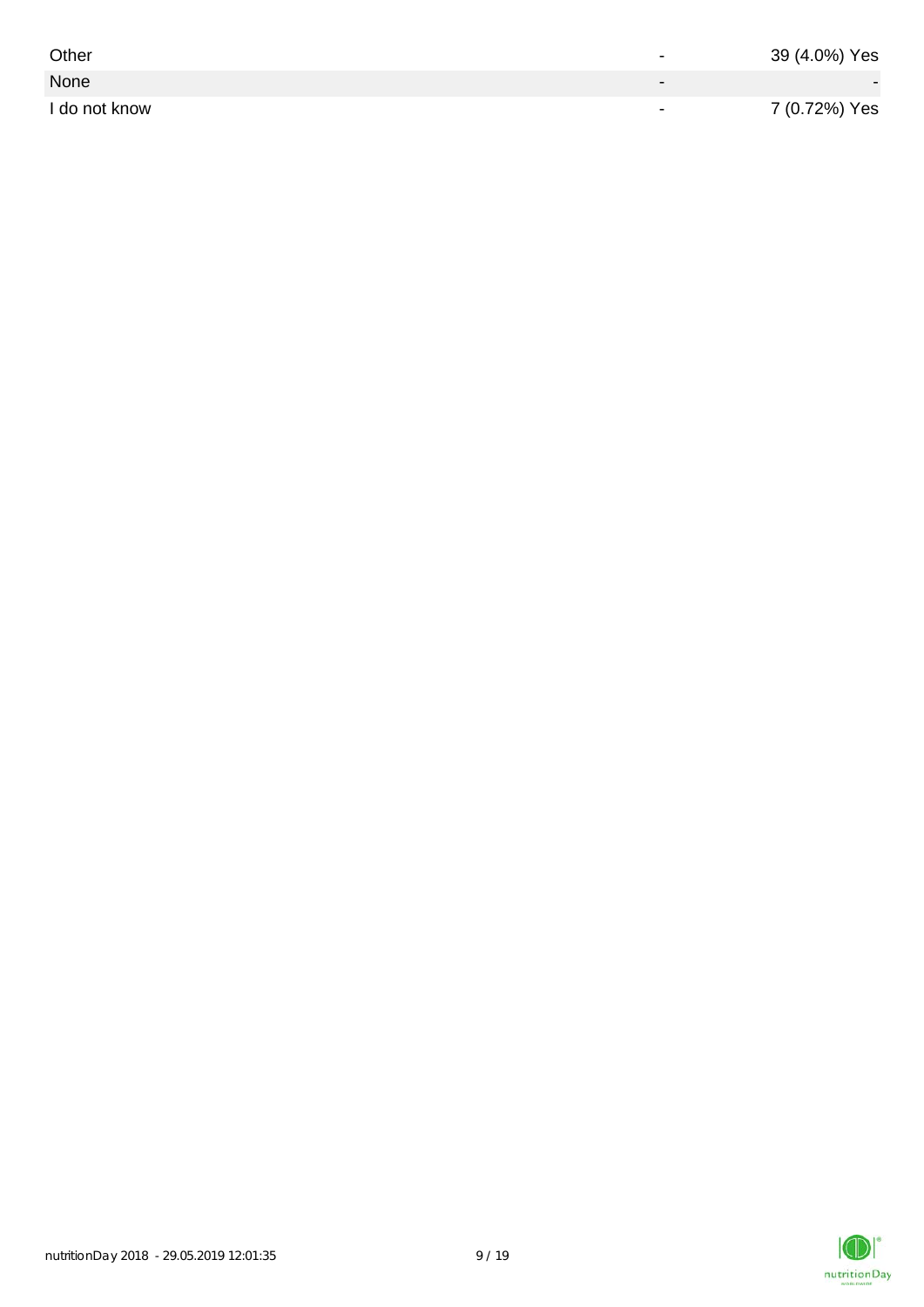|                                                                                         | <b>YOUR RESULTS</b> | <b>REFERENCE RESULTS</b> |
|-----------------------------------------------------------------------------------------|---------------------|--------------------------|
|                                                                                         |                     |                          |
| Total                                                                                   | 90                  | 17827                    |
| Age                                                                                     | 62 [51-71]          | 67 [53-78]               |
| Female                                                                                  | 50 (55.6%)          | 8951 (50.2%)             |
| Weight                                                                                  | 77.9±21.6           | $70.1 \pm 19.2$          |
| Height                                                                                  | 169±10              | $165 + 10$               |
| <b>BMI</b>                                                                              | $27.2 \pm 7.3$      | $25.5 \pm 6.0$           |
| 1. This hospital admission was                                                          |                     |                          |
| planned                                                                                 | 73 (81.1%)          | 6798 (38.1%)             |
| an emergency                                                                            | 17 (18.9%)          | 9562 (53.6%)             |
| I do not know                                                                           |                     | 1467 (8.2%)              |
| No answer given                                                                         |                     |                          |
|                                                                                         |                     |                          |
| 2a. Diagnosis at admission                                                              |                     |                          |
| 0100 Infectious and parasitic diseases                                                  | $1(1.1\%)$          | 1555 (8.7%)              |
| 0200 Neoplasms                                                                          | 29 (32.2%)          | 3133 (17.6%)             |
| 0300 Blood and bloodforming organs and the immune<br>mechanism                          | $1(1.1\%)$          | 1159 (6.5%)              |
| 0400 Endocrine, nutritional and metabolic diseases                                      | 14 (15.6%)          | 2190 (12.3%)             |
| 0500 Mental health                                                                      |                     | 851 (4.8%)               |
| 0600 Nervous system                                                                     | $1(1.1\%)$          | 1636 (9.2%)              |
| 0700 Eye and adnexa                                                                     |                     | 236 (1.3%)               |
| 0800 Ear and mastoid process                                                            | 8(8.9%)             | 127 (0.71%)              |
| 0900 Circulatory system                                                                 | $3(3.3\%)$          | 3801 (21.3%)             |
| 1000 Respiratory system                                                                 | 11 (12.2%)          | 2810 (15.8%)             |
| 1100 Digestive system                                                                   | 33 (36.7%)          | 4343 (24.4%)             |
| 1200 Skin and subcutaneous tissue                                                       | 5(5.6%)             | 786 (4.4%)               |
| 1300 Musculoskeletal system and connective tissue                                       | $1(1.1\%)$          | 2703 (15.2%)             |
| 1400 Genitourinary system                                                               | $1(1.1\%)$          | 1776 (10.0%)             |
| 1500 Pregnancy, childbirth and the puerperium                                           |                     | 198 (1.1%)               |
| 1600 Conditions originating in the perinatal period                                     |                     | 25 (0.14%)               |
| 1700 Congenital/chromosomal abnormalities                                               |                     | 31 (0.17%)               |
| 1800 Symptoms, signs, abnormal clinical/lab findings                                    | 2(2.2%)             | 816 (4.6%)               |
| 1900 Injury, poisoning                                                                  |                     | 512 (2.9%)               |
| 2000 External causes of morbidity and mortality (e.g.<br>transport accidents, assaults) |                     | 379 (2.1%)               |
| 2100 Factors influencing health status and contact with<br>health services              |                     | 619 (3.5%)               |
| No answer given                                                                         |                     |                          |
|                                                                                         |                     |                          |
| 3. Which conditions/comorbidities does this patient have?                               |                     |                          |
| Cardiac insufficiency                                                                   | $9(10.0\%)$         | 3518 (22.5%)             |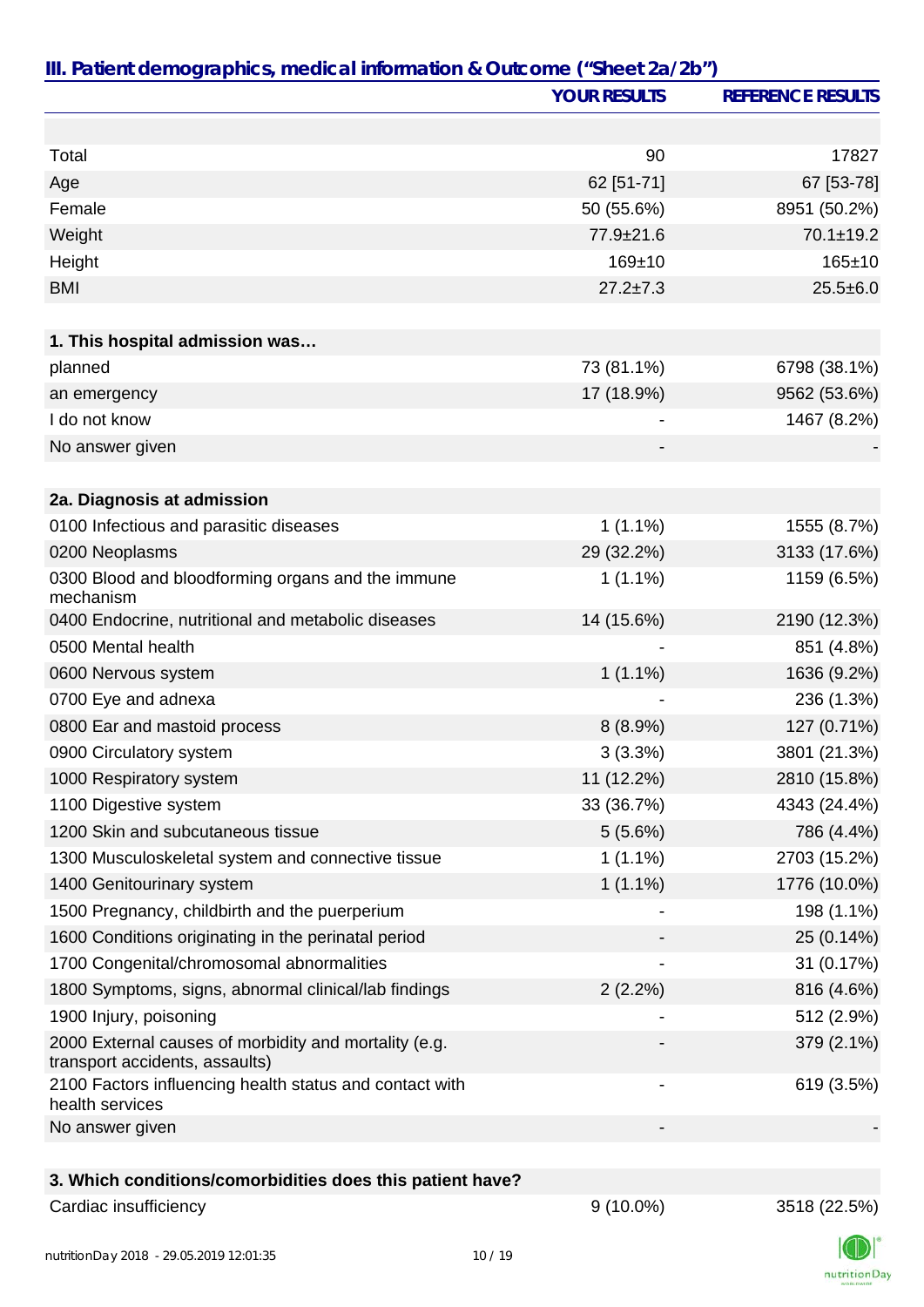| Myocardial infarction                                |                          | 823 (5.4%)     |
|------------------------------------------------------|--------------------------|----------------|
| Chronic lung disease                                 | 2(2.2%)                  | 2299 (14.8%)   |
| Cerebral vascular disease                            | $8(8.9\%)$               | 1523 (9.9%)    |
| Peripheral vascular disease                          | 22 (24.4%)               | 1931 (12.6%)   |
| Chronic liver disease                                | 12 (13.3%)               | 992 (6.5%)     |
| Chronic kidney disease                               | 5(5.6%)                  | 1734 (11.3%)   |
| <b>Diabetes</b>                                      | 24 (27.3%)               | 3888 (24.9%)   |
| Cancer                                               | 32 (35.6%)               | 3763 (24.2%)   |
| Infection                                            | 4(4.4%)                  | 2245 (14.5%)   |
| Dementia                                             | 2(2.2%)                  | 798 (5.2%)     |
| Major depressive disorder                            | 6(6.7%)                  | 853 (5.6%)     |
| Other chronic mental disorder                        | 2(2.2%)                  | 815 (5.4%)     |
| Other chronic disease                                | 11 (12.5%)               | 4031 (25.9%)   |
| None                                                 | 23 (25.6%)               | 3008 (16.9%)   |
|                                                      |                          |                |
| 4a. Previous operation during this hospital stay     |                          |                |
| Yes, planned                                         | 10 (11.1%)               | 3584 (20.1%)   |
| Yes, acute                                           | 6(6.7%)                  | 1077 (6.0%)    |
| <b>No</b>                                            | 71 (78.9%)               | 12545 (70.4%)  |
| I do not know                                        | 3(3.3%)                  | 230 (1.3%)     |
| Missing                                              |                          | 391 (2.2%)     |
|                                                      |                          |                |
| Days since operation                                 | $5[3-8]$                 | $3[1-11]$      |
|                                                      |                          |                |
| 4b. Planned operation during this hospital stay      |                          |                |
| Yes, today or tomorrow                               | 3(3.3%)                  | 1266 (7.1%)    |
| Yes, later                                           | 13 (14.4%)               | 953 (5.3%)     |
| No                                                   | 63 (70.0%)               | 13798 (77.4%)  |
| I do not know                                        | 7(7.8%)                  | 833 (4.7%)     |
| Missing                                              | 4(4.4%)                  | 977 (5.5%)     |
|                                                      |                          |                |
| 5. Previous ICU admission during this hospital stay? | $8(8.9\%)$               | 1781 (10.0%)   |
| (Yes)                                                |                          |                |
|                                                      |                          |                |
| 6. Is this patient terminally ill?                   | $\overline{\phantom{a}}$ | 1122 (6.3%)    |
|                                                      |                          |                |
| 7. Fluid status                                      |                          |                |
| Normal                                               | 89 (98.9%)               | 13668 (76.7%)  |
| Overloaded                                           |                          | 1008 (5.7%)    |
| Dehydrated                                           | $1(1.1\%)$               | 878 (4.9%)     |
| I do not know                                        | $\overline{\phantom{a}}$ | 2273 (12.8%)   |
| Missing                                              |                          |                |
|                                                      |                          |                |
| 8. Number of different medications planned           |                          |                |
| Oral                                                 | $3[2-3]$                 | $5[2-8]$       |
|                                                      |                          | $\blacksquare$ |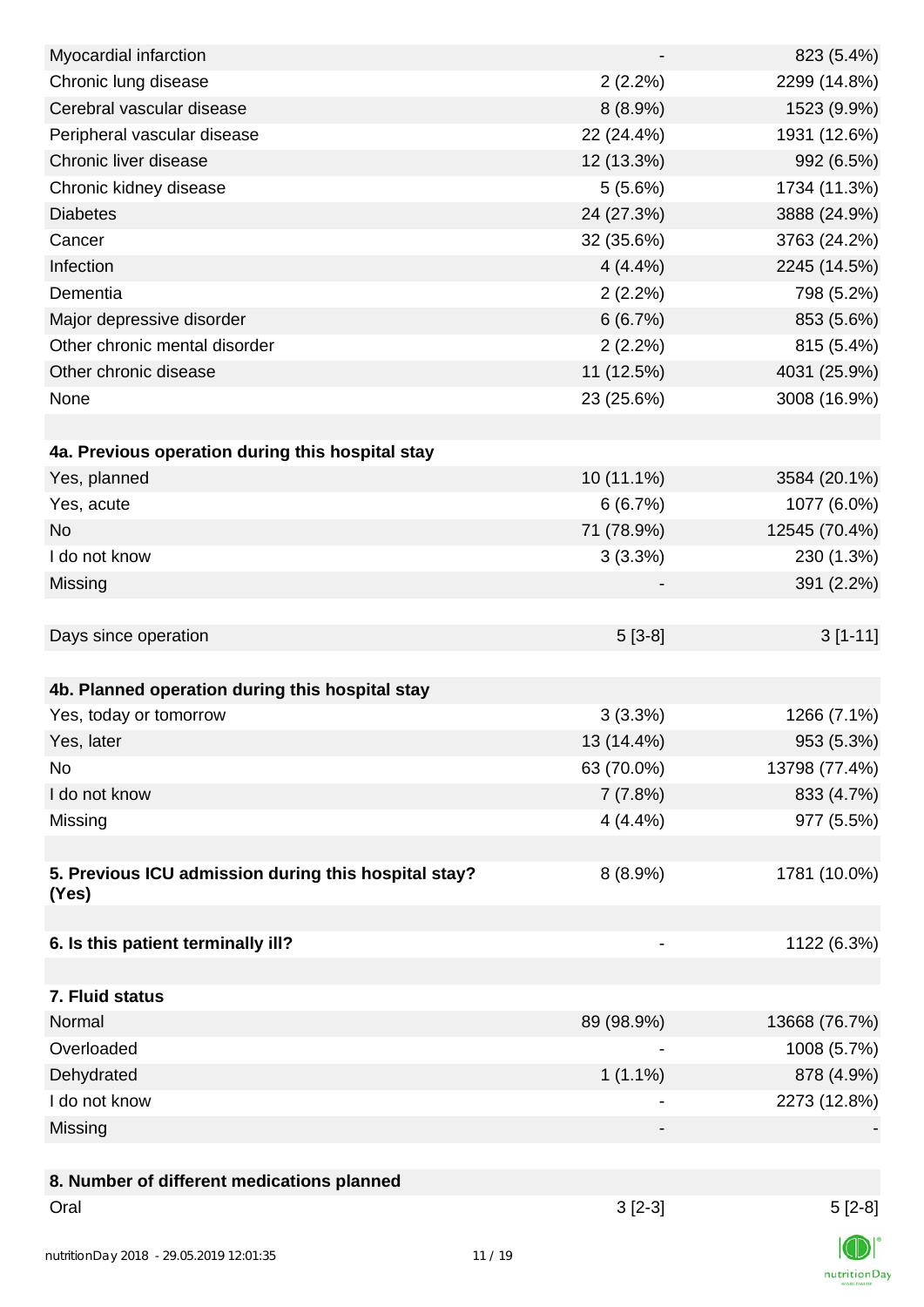| Other                                                                                    | $2[1-2]$                 | $2[1-4]$      |
|------------------------------------------------------------------------------------------|--------------------------|---------------|
|                                                                                          |                          |               |
| 9. Was this patient identified as malnourished or at risk of malnutrition?               |                          |               |
| Malnourished                                                                             | 3(3.3%)                  | 2050 (11.5%)  |
| At risk                                                                                  | 10 (11.1%)               | 3162 (17.7%)  |
| No                                                                                       | 77 (85.6%)               | 11117 (62.4%) |
| I do not know                                                                            |                          | 1498 (8.4%)   |
| Missing                                                                                  | -                        |               |
|                                                                                          |                          |               |
| 10. IV Fluids                                                                            |                          |               |
| Electrolyte solution (NaCl, Ringers lactate, etc)                                        | 21 (23.3%)               | 6470 (36.3%)  |
| 5% Glucose solution                                                                      | 12 (13.3%)               | 1853 (10.4%)  |
|                                                                                          |                          |               |
| 11. Number of ONS drinks planned                                                         | $0[0-0]$                 | $0[0-0]$      |
|                                                                                          |                          |               |
| 12. Nutrition intake                                                                     |                          |               |
| Regular hospital food                                                                    | 58 (64.4%)               | 10454 (58.6%) |
| Fortified/enriched hospital food                                                         | 6(6.7%)                  | 1962 (11.0%)  |
| Protein/energy supplement (e.g. ONS drinks)                                              | 7(7.8%)                  | 2469 (13.8%)  |
| <b>Enteral nutrition</b>                                                                 | 2(2.2%)                  | 882 (4.9%)    |
| Parenteral nutrition                                                                     | 17 (18.9%)               | 929 (5.2%)    |
| Special diet                                                                             | 11 (12.2%)               | 5732 (32.2%)  |
| None                                                                                     | 14 (15.6%)               | 895 (5.0%)    |
|                                                                                          |                          |               |
| 13a. All lines and Tubes                                                                 |                          |               |
| <b>Central Venous</b>                                                                    | $\overline{\phantom{0}}$ | 1535 (8.6%)   |
| Peripheral venous access                                                                 | 52 (57.8%)               | 8238 (46.2%)  |
| Nasogastric                                                                              | $1(1.1\%)$               | 462 (2.6%)    |
| Nasojejunal                                                                              |                          | 79 (0.44%)    |
| Nasoduadenal                                                                             |                          | 67 (0.38%)    |
| Enterostoma                                                                              | $1(1.1\%)$               | 82 (0.46%)    |
| Percutaneous endoscopy/surgical gastrostomy                                              |                          | 137 (0.77%)   |
| Percutaneous endoscopy/surgical jejunostomy                                              |                          | 63 (0.35%)    |
| None                                                                                     | 37 (41.1%)               | 8032 (45.1%)  |
|                                                                                          |                          |               |
| 13b. Were there complications with nutrition related lines<br>and tubes since admission? |                          |               |
| Yes, previously                                                                          |                          | 247 (1.4%)    |
| Yes, ongoing                                                                             |                          | 173 (0.97%)   |
| No                                                                                       | 80 (88.9%)               | 14548 (81.6%) |
| I do not know                                                                            | $1(1.1\%)$               | 1646 (9.2%)   |
| Missing                                                                                  | $9(10.0\%)$              | 1213 (6.8%)   |
|                                                                                          |                          |               |

# **14. Please indicate if any of the following was done for this patient since admission**

|  | Energy requirements were determined |  |
|--|-------------------------------------|--|
|--|-------------------------------------|--|

Energy requirements were determined 2 (2.2%) 6273 (35.2%)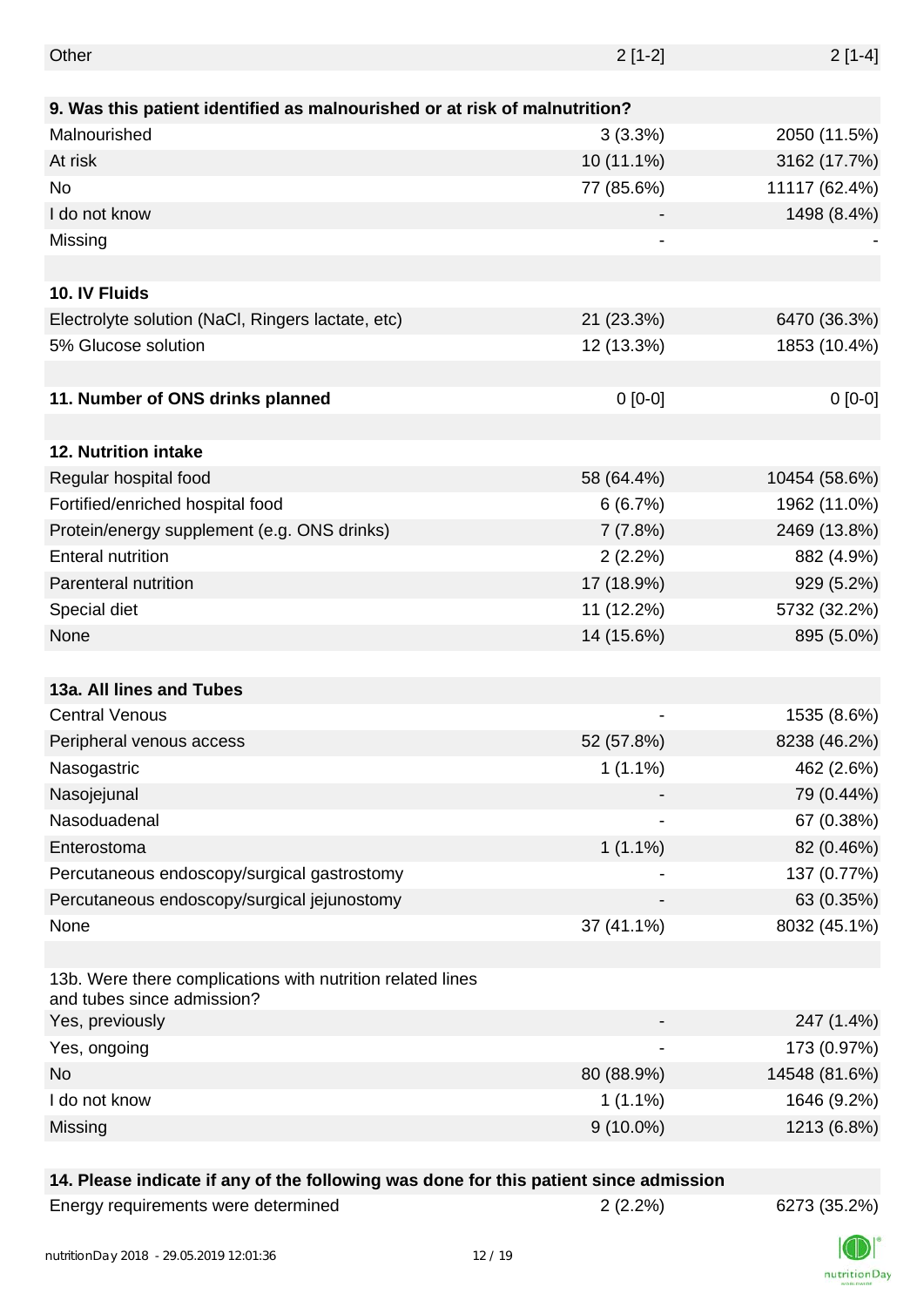| Protein requirements were determined                     | 2(2.2%)                  | 5516 (30.9%)  |
|----------------------------------------------------------|--------------------------|---------------|
| Food/Nutrition intake was recorded in the patient record |                          | 7653 (42.9%)  |
| Nutrition treatment plan was developed                   | $1(1.1\%)$               | 6036 (33.9%)  |
| Nutrition expert was consulted                           |                          | 6237 (35.0%)  |
| Malnutrition status is recorded in the patient record    | $1(1.1\%)$               | 5297 (29.7%)  |
| None                                                     |                          |               |
|                                                          |                          |               |
| 15a. Energy goal                                         |                          |               |
| < 500 kcal                                               |                          | 749 (4.2%)    |
| 500-999 kcal                                             |                          | 194 (1.1%)    |
| 1000-1499 kcal                                           | $1(1.1\%)$               | 1695 (9.5%)   |
| 1500-1999 kcal                                           |                          | 5578 (31.3%)  |
| >=2000 kcal                                              |                          | 1992 (11.2%)  |
| Not determined                                           | 86 (95.6%)               | 6066 (34.0%)  |
| I do not know                                            | 3(3.3%)                  | 1515 (8.5%)   |
| Missing                                                  |                          | 38 (0.21%)    |
|                                                          |                          |               |
| 15b. Energy intake                                       |                          |               |
| < 500 kcal                                               |                          | 1264 (7.1%)   |
| 500-999 kcal                                             | $1(1.1\%)$               | 900 (5.0%)    |
| 1000-1499 kcal                                           |                          | 2387 (13.4%)  |
| 1500-1999 kcal                                           |                          | 3954 (22.2%)  |
| >=2000 kcal                                              |                          | 1047 (5.9%)   |
| Not determined                                           | 82 (91.1%)               | 6021 (33.8%)  |
| I do not know                                            | 7(7.8%)                  | 2199 (12.3%)  |
| Missing                                                  |                          | 55 (0.31%)    |
|                                                          |                          |               |
| 16. Since admission, this patient's health status has    |                          |               |
| Improved                                                 | 33 (36.7%)               | 8831 (49.5%)  |
| Deteriorated                                             | 2(2.2%)                  | 1039 (5.8%)   |
| Remained the same                                        | 23 (25.6%)               | 4935 (27.7%)  |
| This patient has just been admitted                      | 20 (22.2%)               | 1248 (7.0%)   |
| I do not know                                            | 12 (13.3%)               | 1774 (10.0%)  |
| Missing                                                  |                          |               |
|                                                          |                          |               |
| Length of hospital stay (days)                           |                          | 12 [6-24]     |
|                                                          |                          |               |
| <b>Outcome Code</b>                                      |                          |               |
| 1= Still in the hospital                                 |                          | 1702 (9.5%)   |
| 2= Transferred to another hospital                       |                          | 419 (2.4%)    |
| 3= Transferred to long term care                         |                          | 780 (4.4%)    |
| 4= Rehabilitation                                        | $\overline{\phantom{a}}$ | 785 (4.4%)    |
| 5= Discharged home                                       |                          | 13163 (73.8%) |
| $6 = Death$                                              |                          | 535 (3.0%)    |

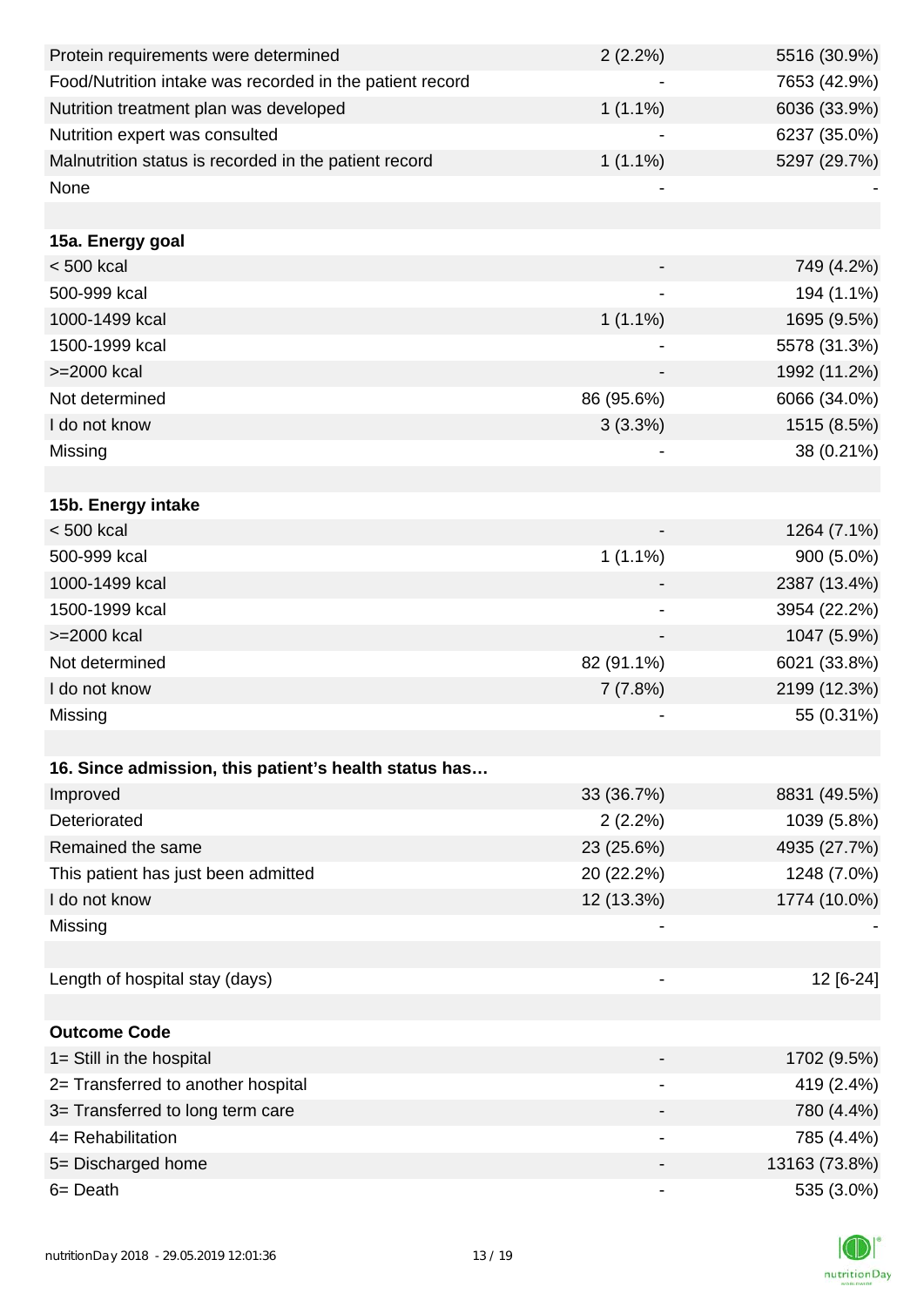| $7 =$ Others                         |                          | 310 (1.7%)    |
|--------------------------------------|--------------------------|---------------|
| Missing                              | 90 (100%)                | 133 (0.75%)   |
|                                      |                          |               |
| Readmitted since ND                  |                          |               |
| $1 = No$                             |                          | 11846 (75.5%) |
| 2= Yes, same hospital planned        | $\overline{\phantom{a}}$ | 1043 (6.7%)   |
| 3= Yes, same hospital unplanned      | $\overline{\phantom{a}}$ | 889 (5.7%)    |
| 4= Yes, different hospital planned   | ٠                        | 68 (0.43%)    |
| 5= Yes, different hospital unplanned |                          | 68 (0.43%)    |
| 6= Unknown                           |                          | 646 (4.1%)    |
| Missing                              |                          | 1059 (6.8%)   |

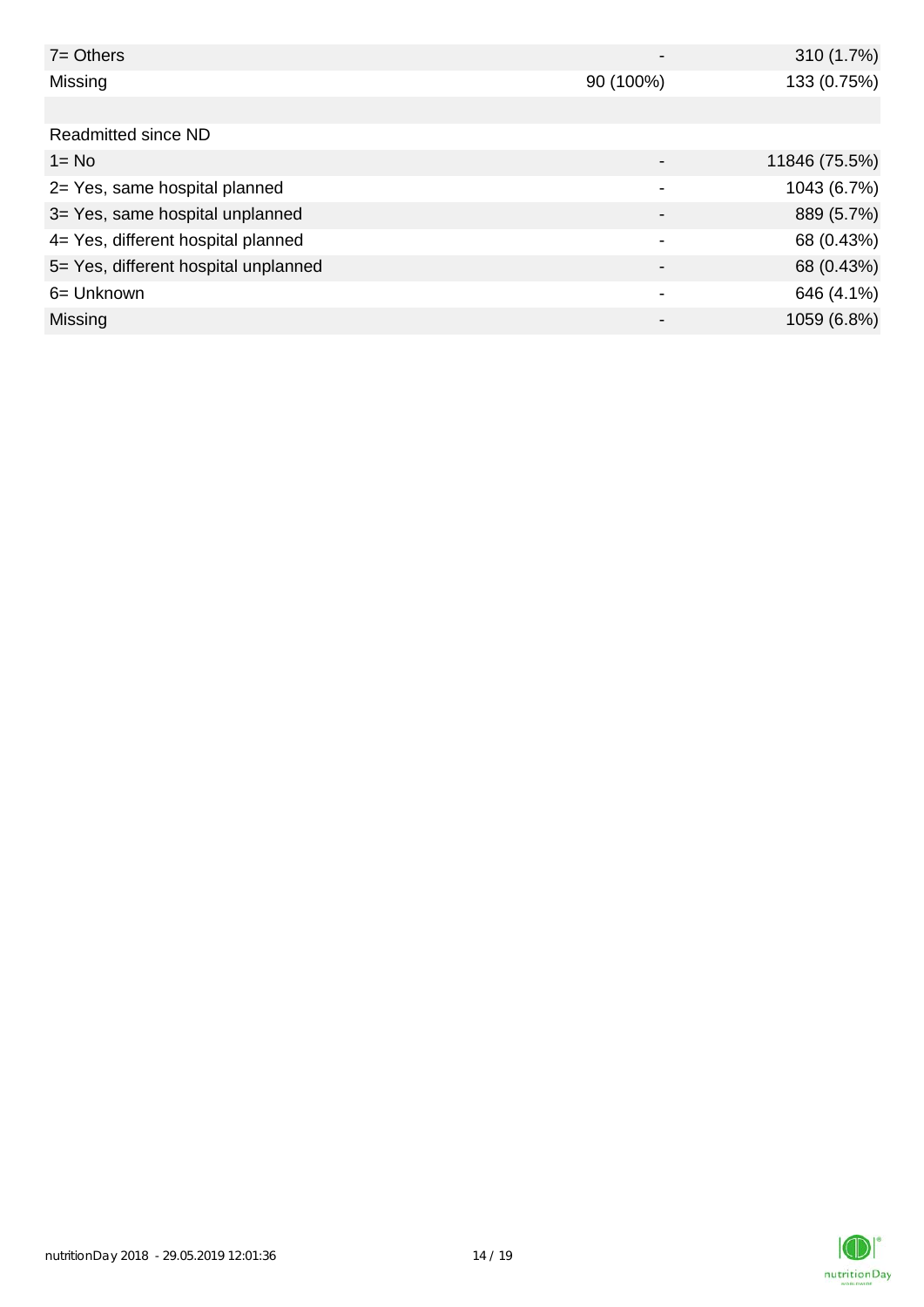|                                                                                      | <b>YOUR RESULTS</b> | <b>REFERENCE RESULTS</b> |
|--------------------------------------------------------------------------------------|---------------------|--------------------------|
|                                                                                      |                     |                          |
| 1. What are your typical dietary habits?                                             |                     |                          |
| No special dietary habits                                                            | 82 (91.1%)          | 12235 (71.0%)            |
| I am vegetarian                                                                      | $1(1.1\%)$          | 370 (2.1%)               |
| I adhee to a vegan diet                                                              |                     | 132 (0.77%)              |
| I eat gluten-free diet                                                               | 2(2.2%)             | 156 (0.91%)              |
| I avoid added sugars                                                                 | 3(3.3%)             | 2604 (15.1%)             |
| I avoid carbohydrates                                                                | 4(4.4%)             | 1038 (6.0%)              |
| I eat a low fat-diet                                                                 | $1(1.1\%)$          | 1930 (11.2%)             |
| I am lactose intolerant                                                              | $1(1.1\%)$          | 572 (3.3%)               |
| Other special diet due to intolerances/allergies                                     | 4(4.4%)             | 323 (1.9%)               |
| Other                                                                                | $1(1.1\%)$          | 1219 (7.1%)              |
| No answer given                                                                      |                     | 337 (2.0%)               |
| 2. Where did you live before your current hospital admission?                        |                     |                          |
| At home                                                                              | 89 (98.9%)          | 15276 (88.7%)            |
| In a nursing home or other live-in facility                                          |                     | 609 (3.5%)               |
| I was transferred from another hospital                                              |                     | 883 (5.1%)               |
| Other                                                                                | $1(1.1\%)$          | 268 (1.6%)               |
| Missing                                                                              |                     | 185 (1.1%)               |
|                                                                                      |                     |                          |
| 3. In general, are you able to walk?                                                 |                     |                          |
| Yes                                                                                  | 84 (93.3%)          | 11104 (64.5%)            |
| Yes, with someone's help                                                             | $1(1.1\%)$          | 1762 (10.2%)             |
| Yes, independently using a cane, walker, or crutches                                 | 2(2.2%)             | 2412 (14.0%)             |
| No, I have a wheelchair                                                              |                     | 712 (4.1%)               |
| No, I am bedridden                                                                   |                     | 988 (5.7%)               |
| Missing                                                                              | 3(3.3%)             | 243 (1.4%)               |
| 4. In general, how would you say your health is?                                     |                     |                          |
| Very good                                                                            | 11 (12.2%)          | 1252 (7.3%)              |
| Good                                                                                 | 71 (78.9%)          | 6191 (36.0%)             |
| Fair                                                                                 | 6(6.7%)             | 6489 (37.7%)             |
| Poor                                                                                 |                     | 2490 (14.5%)             |
| Very poor                                                                            |                     | 558 (3.2%)               |
| Missing                                                                              | 2(2.2%)             | 241 (1.4%)               |
|                                                                                      |                     |                          |
| 5. Over the last 12 months prior to your current hospital admission approximately    |                     |                          |
| how many times have you seen a doctor?                                               | $2[2-4]$            | $5[2-10]$                |
| how many times have you been admitted to the<br>hospital (Emergency room, any ward)? | $1[0-2]$            | $1[0-2]$                 |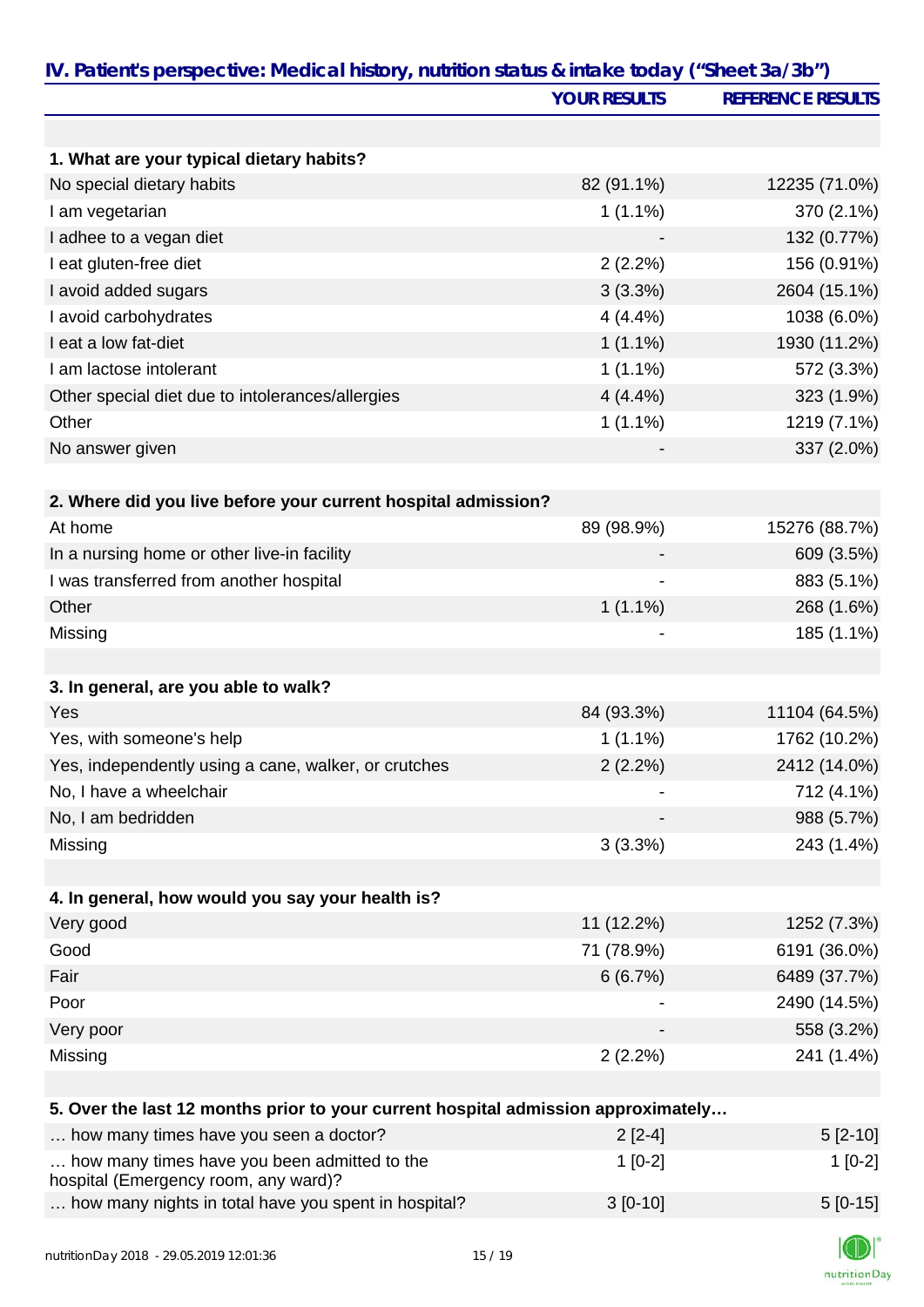| 6. How many different medications do you take routinely each day (prior to hospitalisation)? |            |              |
|----------------------------------------------------------------------------------------------|------------|--------------|
| $1 - 2$                                                                                      | 30 (33.3%) | 3323 (19.3%) |
| $3-5$                                                                                        | 41 (45.6%) | 4698 (27.3%) |
| More than 5                                                                                  | 5(5.6%)    | 5507 (32.0%) |
| None                                                                                         | 12 (13.3%) | 2633 (15.3%) |
| I do not know                                                                                | $1(1.1\%)$ | 778 (4.5%)   |
| Missing                                                                                      | $1(1.1\%)$ | 282 (1.6%)   |
|                                                                                              |            |              |
| 7. Do you have health insurance?                                                             |            |              |
| Yes, private insurance only                                                                  |            | 2738 (15.9%) |
| Yes, public insurance only                                                                   | 82 (91.1%) | 8466 (49.2%) |
| Yes, both                                                                                    | 3(3.3%)    | 2117 (12.3%) |
| None                                                                                         |            | 2268 (13.2%) |
| I prefer not to answer                                                                       |            | 1018 (5.9%)  |
| Missing                                                                                      | 5(5.6%)    | 614 (3.6%)   |
|                                                                                              |            |              |
| 8. What was your weight 5 years ago?                                                         | 80 [70-90] | 72 [60-85]   |
| I do not know                                                                                | 72 (80.0%) | 4280 (24.9%) |
|                                                                                              |            |              |
| 9a. Have you lost weight within the last 3 months?                                           |            |              |
| Yes, intentionally                                                                           | 6(6.7%)    | 1639 (9.5%)  |
| Yes, unintentionally                                                                         | 34 (37.8%) | 6488 (37.7%) |
| No, my weight stayed the same                                                                | 33 (36.7%) | 5108 (29.7%) |
| No, I gained weight                                                                          | 13 (14.4%) | 1894 (11.0%) |
| I do not know                                                                                | 4(4.4%)    | 1680 (9.8%)  |
| Missing                                                                                      |            | 412 (2.4%)   |
|                                                                                              |            |              |
| 9b. If yes, how many kg did you lose?                                                        | $6[4-11]$  | $6[4-10]$    |
| I do not know                                                                                | 5(12.5%)   | 1267 (15.6%) |
|                                                                                              |            |              |
| 10. Did you know about your hospitalisation two days<br>before admission? (Yes)              | 67 (77.9%) | 6721 (41.1%) |
|                                                                                              |            |              |
| 11. Please indicate if you                                                                   |            |              |
| were weighed at admission                                                                    | 37 (41.6%) | 9728 (57.2%) |
| were informed about your nutrition status                                                    | 5(5.6%)    | 5774 (34.3%) |
| were informed about nutrition care options                                                   | $2(2.2\%)$ | 5459 (32.5%) |
| received special nutrition care                                                              | $1(1.1\%)$ | 5054 (30.1%) |
|                                                                                              |            |              |
| 12. How well have you eaten in the week before you were admitted to the hospital?            |            |              |
| More than normal                                                                             | 7 (7.9%)   | 762 (4.5%)   |

| More than normal     | $7(7.9\%)$  | 762 (4.5%)    |
|----------------------|-------------|---------------|
| Normal               | 62 (69.7%)  | 10449 (61.1%) |
| About 3/4 of normal  | 6(6.7%)     | 1762 (10.3%)  |
| About half of normal | $9(10.1\%)$ | 2122 (12.4%)  |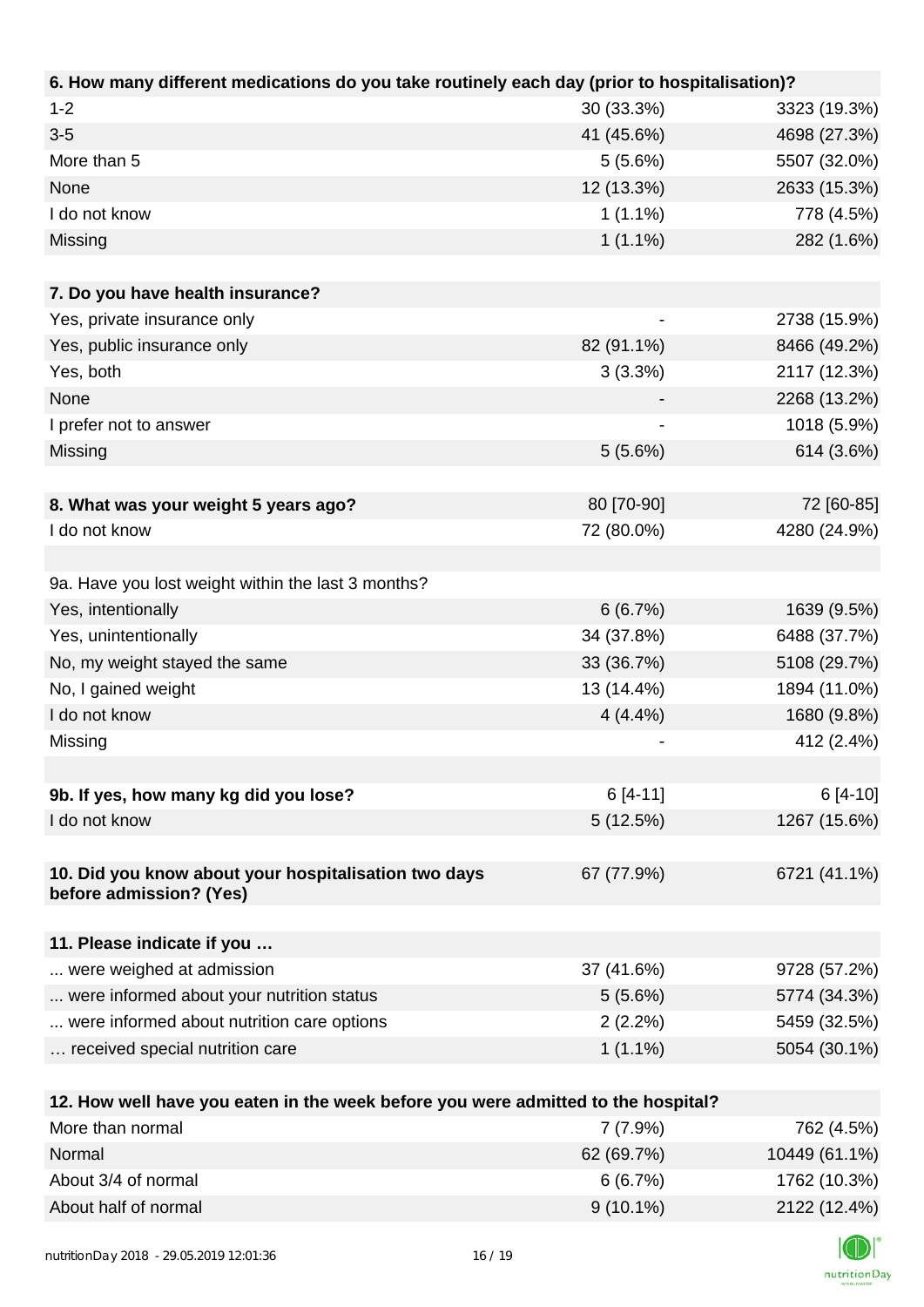| About a quarter to nearly nothing                                              | 4(4.5%)     | 1571 (9.2%)   |
|--------------------------------------------------------------------------------|-------------|---------------|
| I do not know                                                                  | $1(1.1\%)$  | 153 (0.89%)   |
| Missing                                                                        |             | 286 (1.7%)    |
|                                                                                |             |               |
| 13. In general, how satisfied are you with the food at the hospital?           |             |               |
| Very satisfied                                                                 | 4(4.5%)     | 4212 (24.6%)  |
| Somewhat satisfied                                                             | $8(9.0\%)$  | 5626 (32.9%)  |
| Neutral                                                                        | 60 (67.4%)  | 3361 (19.6%)  |
| <b>Dissatisfied</b>                                                            | 2(2.2%)     | 1441 (8.4%)   |
| Very dissatisfied                                                              | 2(2.2%)     | 491 (2.9%)    |
| I do not know                                                                  | 12 (13.5%)  | 1415 (8.3%)   |
| Missing                                                                        | $1(1.1\%)$  | 559 (3.3%)    |
|                                                                                |             |               |
| 14. Did you get any help with eating TODAY?                                    |             |               |
| Yes, from family or friends                                                    | 2(2.2%)     | 1651 (9.7%)   |
| Yes, from hospital staff                                                       | $1(1.1\%)$  | 1185 (6.9%)   |
| <b>No</b>                                                                      | 68 (76.4%)  | 13278 (77.6%) |
| I do not know                                                                  | 15 (16.9%)  | 218 (1.3%)    |
| Missing                                                                        | 3(3.4%)     | 773 (4.5%)    |
|                                                                                |             |               |
| 15. Were you able to eat without interruption TODAY?<br>(Yes)                  | 21 (23.9%)  | 11891 (74.2%) |
|                                                                                |             |               |
| 16a. Please indicate how much hospital food you ate for lunch or dinner TODAY: |             |               |
| About all                                                                      | 21 (23.6%)  | 7871 (46.0%)  |
| 1/2                                                                            | 19 (21.3%)  | 4261 (24.9%)  |
| 1/4                                                                            | 7(7.9%)     | 2226 (13.0%)  |
| Nothing                                                                        | 41 (46.1%)  | 1992 (11.6%)  |
| Missing                                                                        | $1(1.1\%)$  | 755 (4.4%)    |
|                                                                                |             |               |
| 16b. The portion size of the meal I ordered TODAY was                          |             |               |
| Standard                                                                       | 50 (56.2%)  | 11000 (64.3%) |
| <b>Smaller</b>                                                                 | 2(2.2%)     | 1600 (9.4%)   |
| Larger                                                                         | $1(1.1\%)$  | 763 (4.5%)    |
| I do not know                                                                  | 27 (30.3%)  | 1701 (9.9%)   |
| Missing                                                                        | $9(10.1\%)$ | 2041 (11.9%)  |
| 17. If you did not eat everything of your meal, please tell us why:            |             |               |
| I did not like the type of food offered                                        | 7 (10.4%)   | 1293 (15.2%)  |
| I did not like the smell/taste of the food                                     | $2(3.0\%)$  | 996 (11.7%)   |
| The food did not fit my cultural/religious preferences                         |             | $90(1.1\%)$   |
| The food was too hot                                                           | 1(1.5%)     | 38 (0.45%)    |
| The food was too cold                                                          | 1(1.5%)     | 207 (2.4%)    |
| Due to food allergy/intolerance                                                |             | 53 (0.63%)    |
| I was not hungry at that time                                                  | $4(6.0\%)$  | 1520 (17.9%)  |
|                                                                                |             |               |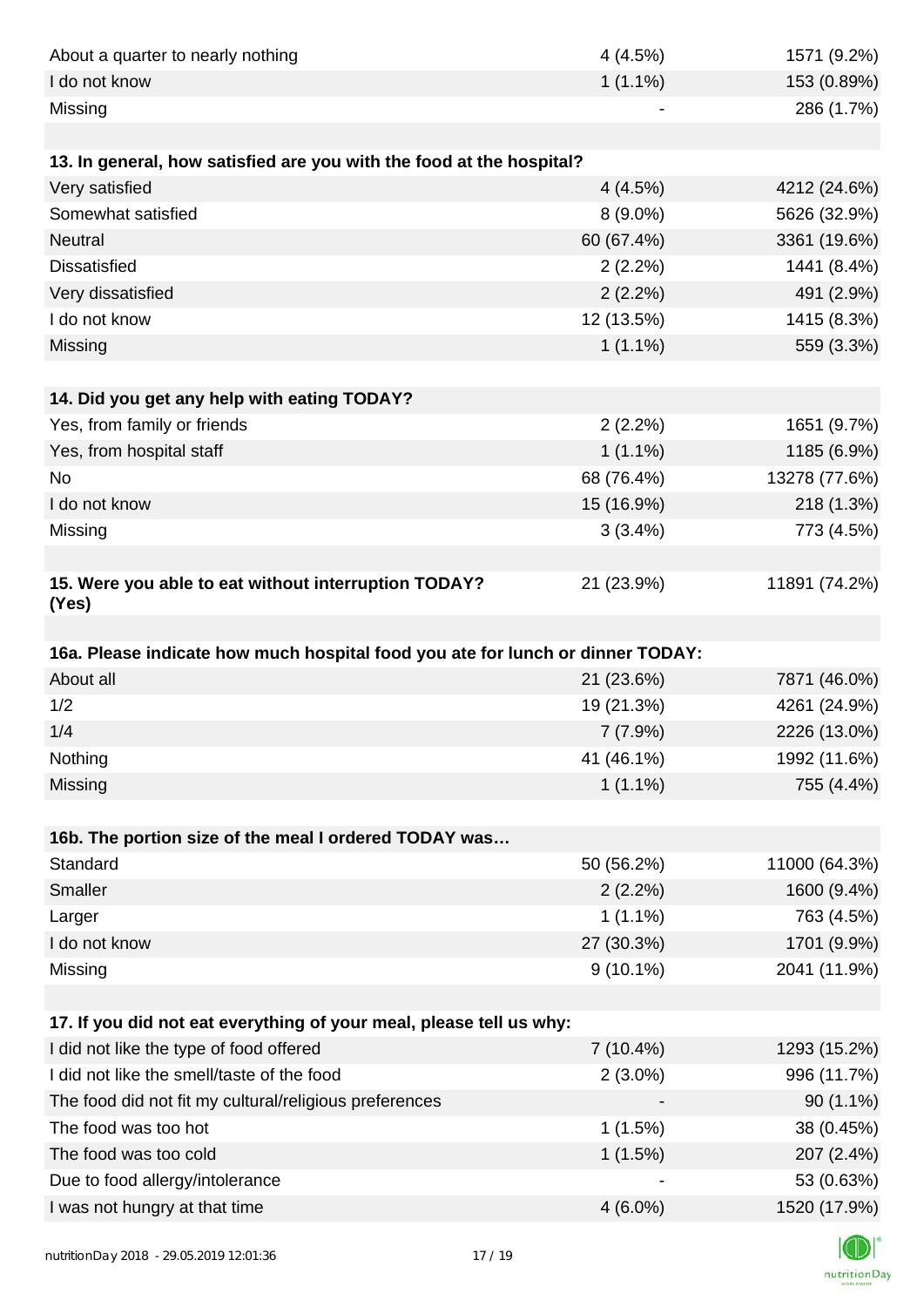| I do not have my usual appetite                                                      | 15 (22.4%)               | 2475 (29.2%) |
|--------------------------------------------------------------------------------------|--------------------------|--------------|
| I have problems chewing/swallowing                                                   | 5(7.5%)                  | 478 (5.6%)   |
| I normally eat less than what was served                                             | $6(9.0\%)$               | 969 (11.4%)  |
| I had nausea/vomiting                                                                | $2(3.0\%)$               | 637 (7.5%)   |
| I was too tired                                                                      | 3(4.5%)                  | 506 (6.0%)   |
| I cannot eat without help                                                            | 1(1.5%)                  | 141 (1.7%)   |
| I was not allowed to eat                                                             | 16 (23.9%)               | 869 (10.2%)  |
| I had an exam, surgery, or test and missed my meal                                   | $7(10.4\%)$              | 469 (5.5%)   |
| I did not get requested food                                                         |                          | $93(1.1\%)$  |
| No answer given                                                                      | $9(13.4\%)$              | 1161 (13.7%) |
|                                                                                      |                          |              |
| 18. Enter the number of glasses/cups of the drinks you consumed in the last 24 hours |                          |              |
| Water                                                                                | $3[3-5]$                 | $3[2-5]$     |
| Tea                                                                                  | $0[0-1]$                 | $1[1-3]$     |
| Coffee                                                                               | $1[0-1]$                 | $1[1-2]$     |
| <b>Milk</b>                                                                          | $0[0-1]$                 | $1[0-1]$     |
| Fruit juice                                                                          | $0[0-1]$                 | $1[0-2]$     |
| Soft drinks                                                                          | $0[0-0]$                 | $0 [0-1]$    |
| Nutrition drink                                                                      | $0[0-0]$                 | $0 [0-1]$    |
| Other                                                                                | $0[0-0]$                 | $0 [0-1]$    |
|                                                                                      |                          |              |
| 19a. Did you eat any food apart from hospital food<br><b>TODAY?</b>                  | 29 (38.2%)               | 4518 (28.8%) |
| 19b. If yes, what did you eat?                                                       |                          |              |
| Sweet snacks                                                                         | $2(6.9\%)$               | 1302 (28.8%) |
| Salty snacks                                                                         | 5(17.2%)                 | 512 (11.3%)  |
| Homemade food                                                                        | 11 (37.9%)               | 703 (15.6%)  |
| <b>Fruits</b>                                                                        | 12 (41.4%)               | 1730 (38.3%) |
| Dairy products                                                                       | 5 (17.2%)                | 471 (10.4%)  |
| Food delivered/restaurant                                                            |                          | 191 (4.2%)   |
| Sandwich                                                                             | $1(3.4\%)$               | 282 (6.2%)   |
| Other                                                                                | 4 (13.8%)                | 724 (16.0%)  |
|                                                                                      |                          |              |
| 20. How has your food intake changed since your hospital admission?                  |                          |              |
| Increased                                                                            | $\overline{\phantom{a}}$ | 2508 (14.7%) |
| Decreased                                                                            | 39 (43.8%)               | 5344 (31.2%) |
| Stayed the same                                                                      | 17 (19.1%)               | 7154 (41.8%) |
| I do not know                                                                        | 27 (30.3%)               | 1188 (6.9%)  |
| Missing                                                                              | 6(6.7%)                  | 911 (5.3%)   |
|                                                                                      |                          |              |
| 21. TODAY I feel                                                                     |                          |              |
| Stronger than at admission                                                           | 26 (29.2%)               | 7275 (42.5%) |
| Weaker than at admission                                                             | $9(10.1\%)$              | 3158 (18.5%) |
| Same as at admission                                                                 | 25 (28.1%)               | 4825 (28.2%) |
|                                                                                      |                          |              |